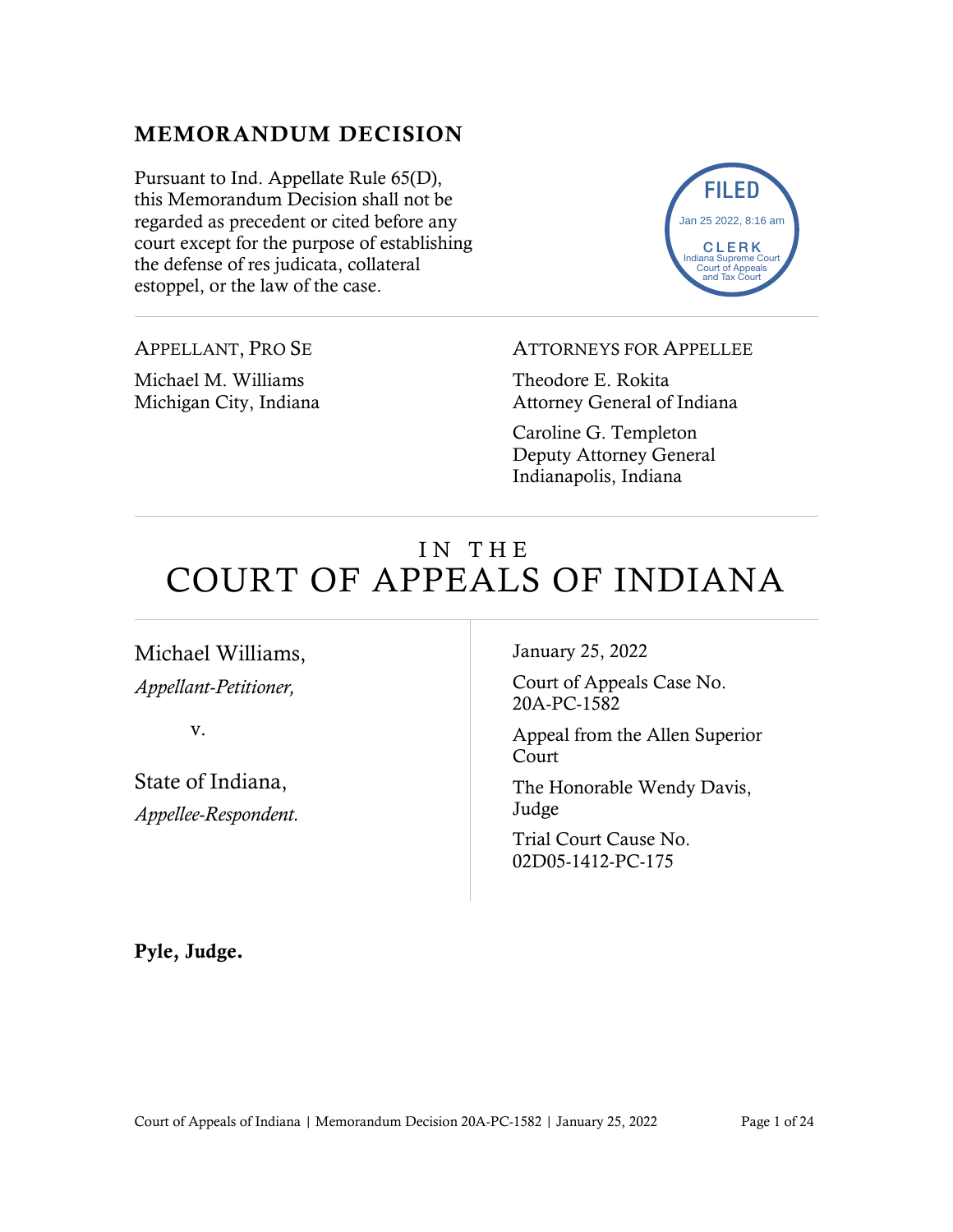## Statement of the Case

- [1] Michael Williams ("Williams"), pro se, appeals the post-conviction court's denial of his petition for post-conviction relief. Williams argues that the postconviction court erred by denying him post-conviction relief on his claim of ineffective assistance of trial counsel. Concluding that there was no error, we affirm the post-conviction court's judgment.
- [2] We affirm.

#### Issue

Whether the post-conviction court erred by denying postconviction relief to Williams.

#### $Facts<sup>1</sup>$

[3] On May 16, 1989, Norman Moore ("Moore") and Paul Ward ("Ward") were driving to school, and they stopped for a school bus. Williams, who was driving in the car behind them, stopped his car very close to Moore and Ward "[l]ike he was mad." (Trial Tr. 16). After the school bus had pulled away, Williams drove his car beside Moore and Ward's car and started swearing at

<sup>&</sup>lt;sup>1</sup> Williams did not file a direct appeal; thus, we glean the facts of his offense and trial from Williams' jury trial transcript, of which the post-conviction court took judicial notice. This Court directed the clerk of the trial court to transmit the trial transcript to our Court for appellate purposes. While this jury trial transcript is labeled as an Exhibit Volume, we will cite to it as "Trial Tr."

Additionally, we note that Williams originally filed a two-volume Appendix in January 2021. Thereafter, the State filed a motion for a conforming Appendix, and this Court granted that motion. Williams then filed a three-volume Appendix in August 2021, and it is this Appendix that we will reference. We note that Williams mislabeled Volume 2 as being Volume 1 and mislabeled Volume 3 as being Volume 2; however, we will cite to them as Volume 2 and 3.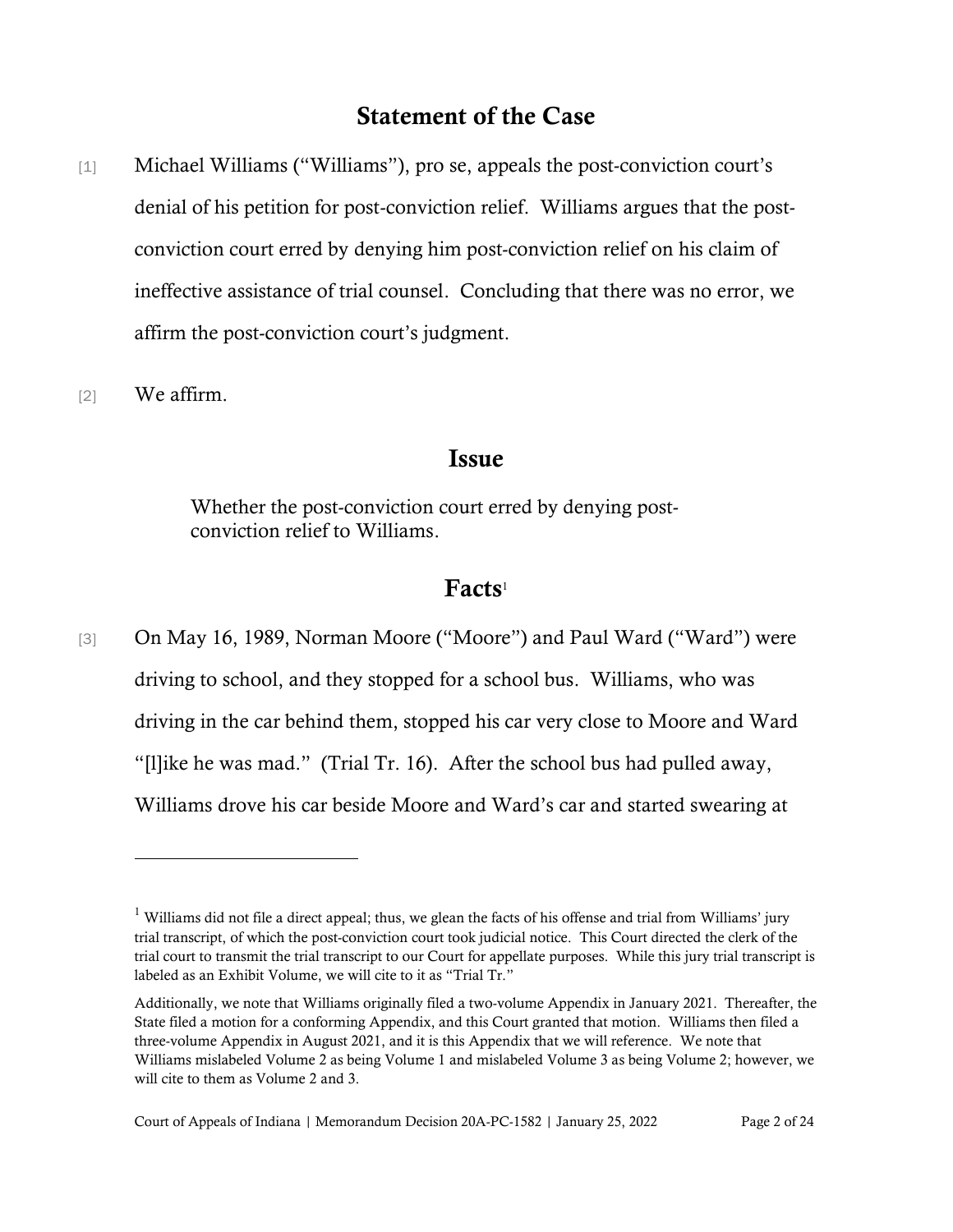them. Williams then parked his car in a caddy-corner position in front of Moore and Ward's car, exited his car, and continued swearing at them. After Moore and Ward exited their car, Williams and Moore started fighting, and then Ward joined the fight. Williams walked back to his car, grabbed a "machete," and then swung it at Moore, who jumped backwards. (Trial Tr. 17). Williams got into his car, said he would "get" Moore and Ward, and then left the scene. (Trial Tr. 47).

[4] The following day, around 2:00 p.m., Williams was driving his car with Roland Williams ("Roland") as a passenger. As Williams drove down John Street, he saw Moore sitting on the porch of Moore and Ward's shared house. From his car, Williams started arguing with Moore. Williams yelled for Moore to "[m]eet [him] at this lot at five o'clock[,]" and Moore responded, "If we gonna do anything why not just do it now and get it over with?" (Trial Tr. 20). When Ward exited the house, Williams parked his car, got out, and started arguing with Ward on the sidewalk in front of the house. Ward told Williams that "if he wasn't man enough to end it now then there was no meeting later on." (Trial Tr. 55). Moore, who stayed on the porch, saw that Williams had a machete in his hand. Ward got a tire iron from his own car. Williams then started approaching Ward with the machete. At that time, Ward's grandmother ("Ward's grandmother"), who lived next door, came out of her house, headed toward Ward, and yelled, "Get out of the way, he's got a knife, he's got a knife." (Trial Tr. 49). Moore left the porch, went down to the sidewalk, and took the tire iron from Ward. Williams approached Moore, and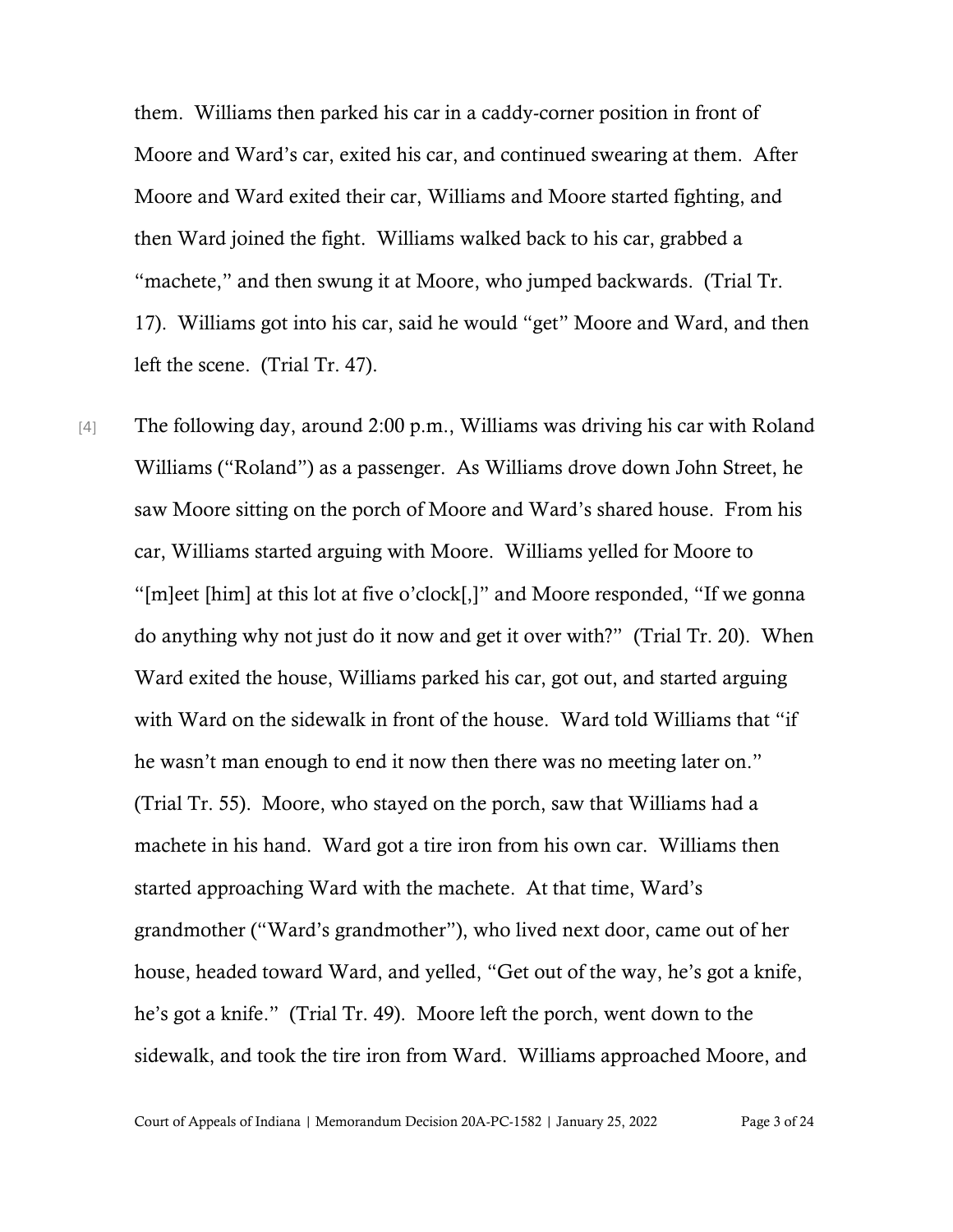Moore swung the tire iron towards Williams. Williams "kept coming at" Moore as Moore was "backing up[.]" (Trial Tr. 21, 53). Moore tripped over the curb, fell backwards, and dropped the tire iron. (Trial Tr. 21). Williams then cut Moore's abdomen with the machete, causing a laceration that later required fifty staples and a one-week hospitalization. Williams ran to his car and fled the scene. Ward's grandmother called the police.

[5] Fort Wayne Police Detective Alfred Figel ("Detective Figel"), who was near the scene, heard the dispatch about the incident. The dispatch included the license plate of the perpetrator's car. After discovering that the license plate belonged to Williams, Detective Figel then went to Williams' house where he found Williams and Roland on the front porch. The detective, who was in plain clothes, identified himself as a police officer. Detective Figel asked if either of the men was Williams, and Williams acknowledged that he was. Upon the detective asking Williams "if he had been involved in an earlier altercation on John Street where the cutting had taken place[,]" Williams responded that "he had been." (Trial Tr. 32). Williams also admitted that he had been involved in the cutting of Moore, and he invited the detective into his house where he gave the detective a knife that he claimed he had used to cut Moore. There was no visible blood on the knife. Detective Figel took Williams and the knife back to the crime scene on John Street. While there, Ward and Ward's grandmother told the police that the knife that Williams had given Detective Figel was not the same knife that he had used to cut Moore. They stated that Williams had used a much longer knife.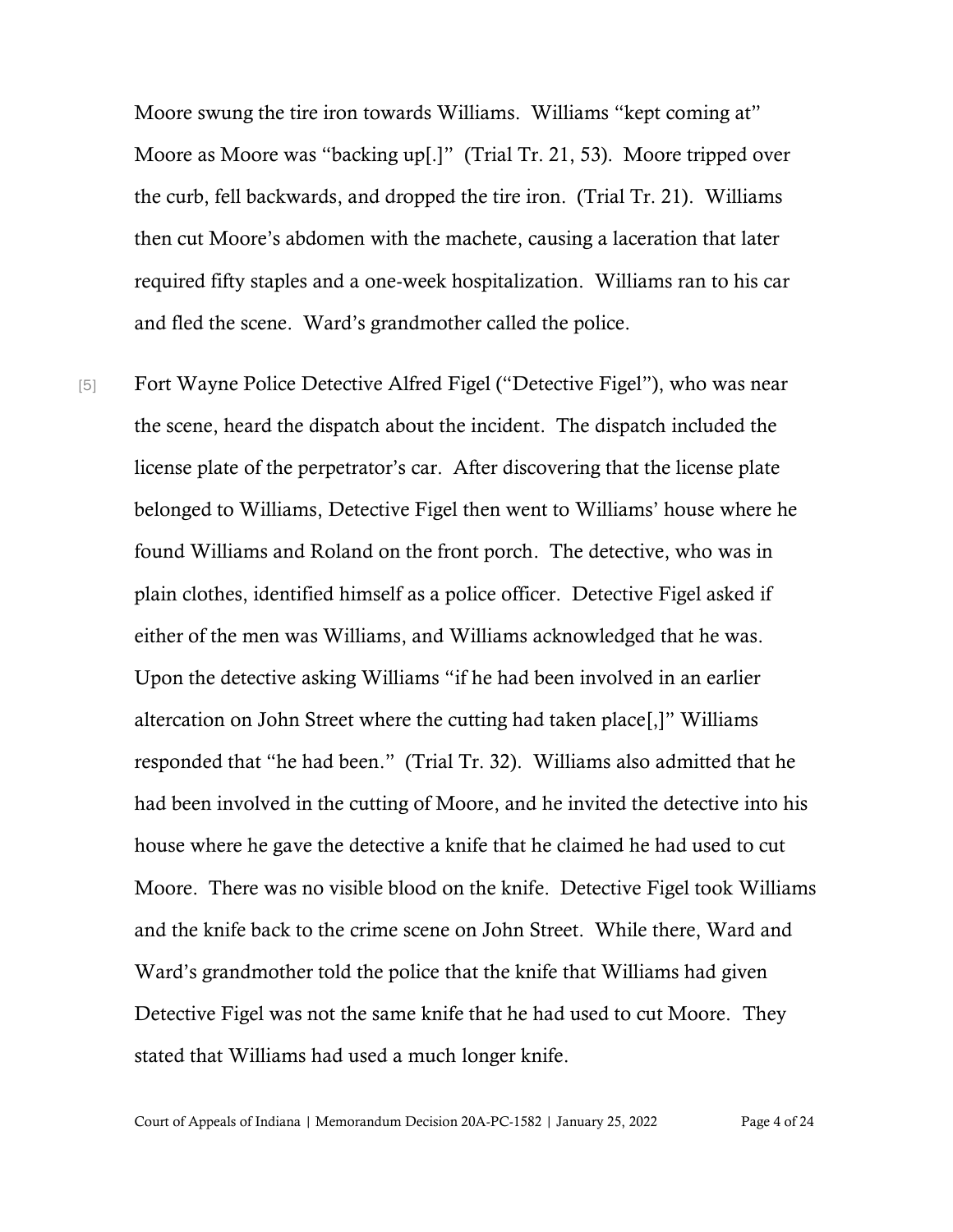[6] The State charged Williams with Class C felony battery. The trial court held a jury trial in November 1989. Williams was represented at trial by Kenneth Scheibenberger ("Trial Counsel Scheibenberger"). Williams' theory of defense was self-defense. During Trial Counsel Scheibenberger opening statement, he told the jury, in relevant part, the following:

> On May 16, 1989, . . . Mr. Moore and another fellow . . . w[ere] blocking traffic. [Williams] honked at him trying to get him [to] move his car. These people in the car started yelling all sorts of things at him. [Williams] pulled around the car and got out and asked, tried to find out what was going on. These two guys jumped out of the car and proceeded to beat him up. [Williams] then . . . got away from them and went back to his car where he had this knife and pulled it out and they immediately backed off and everything was fine as far as [Williams] was concerned. The next day[,] he's driving down the street and he sees these guys up on the porch of this house and one of them motions for him to come back. *So[,] in [Williams'] back [sic] judgment here he stopped his car and backed it up and got out of the car.* As he's getting out of the car[,] he sees Mr. Moore pick up a rock. He sees Mr. Ward go to a car and pull out a crow bar so he's not going to stand there undefended. He takes his knife with him. . . . All of a sudden[,] Mr. Moore drops his rock he's carrying and grabs a hold of this crow bar and takes a swing at [Williams] . . . [Williams] did what I suppose most people would do when faced with an attack by a deadly weapon -- a crowbar can be just as deadly as a knife -- he struck back and cut Mr. Moore. He immediately left the scene and went home. When the police came[,] I think the testimony will show you he was very cooperative. He told them the knife was in the house, gave them the knife, they took the knife and Mr. Williams back to the scene where Mr. Williams was identified as the perpetrator of this thing. . . . *We have to testify not only [Williams], but also Roland Williams, who was a passenger in [Williams'] car the date this thing happened.* It will be up to you to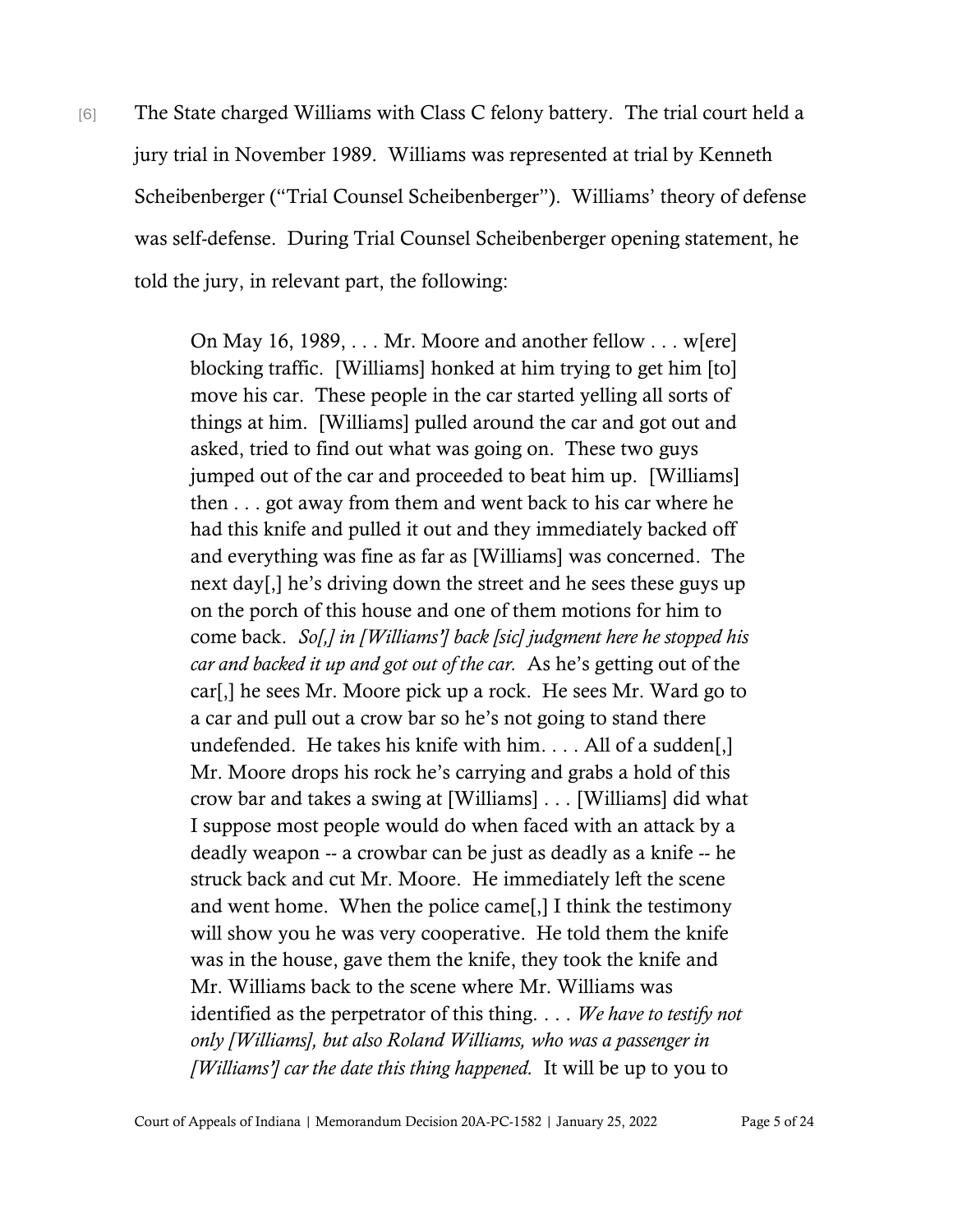decide who you're going to believe and who you're not going to believe.

(Trial Tr. 7, 8) (emphases added).

[7] At trial, Detective Figel testified about receiving the incident dispatch and talking to Williams on his porch:

> Yes, I identified myself as I was in plain clothes at the time[,] and I asked if either one of them was Michael Williams[,] and the defendant acknowledged that he was. I proceeded to ask him at that time if he had been involved in an earlier altercation on John Street where the cutting had taken place. He stated, yes, that he had been. At that time[,] I asked him if he had in fact cut somebody[,] and he stated that he had[,] and I asked him if he had the knife. At that point[,] he said, "Yes, it's in the house."

> > \* \* \* \* \*

He actually invited me in[,] and we went into his house[,] and he went to the kitchen and opened a drawer and produced a -- like a butcher knife type thing, a kitchen knife utensil. He said this was the knife that he had.

(Trial Tr. 32). Williams trial counsel did not object to the testimony.

- [8] When the State then moved to introduce the knife into evidence, Trial Counsel Scheibenberger asked Detective Figel the following preliminary questions:
	- Q Prior to talking to Mr. Williams about his situation[,] did you advise him of his Miranda Rights?
	- A No sir, I did not.
	- Q He was certainly a suspect at that time, wasn't he?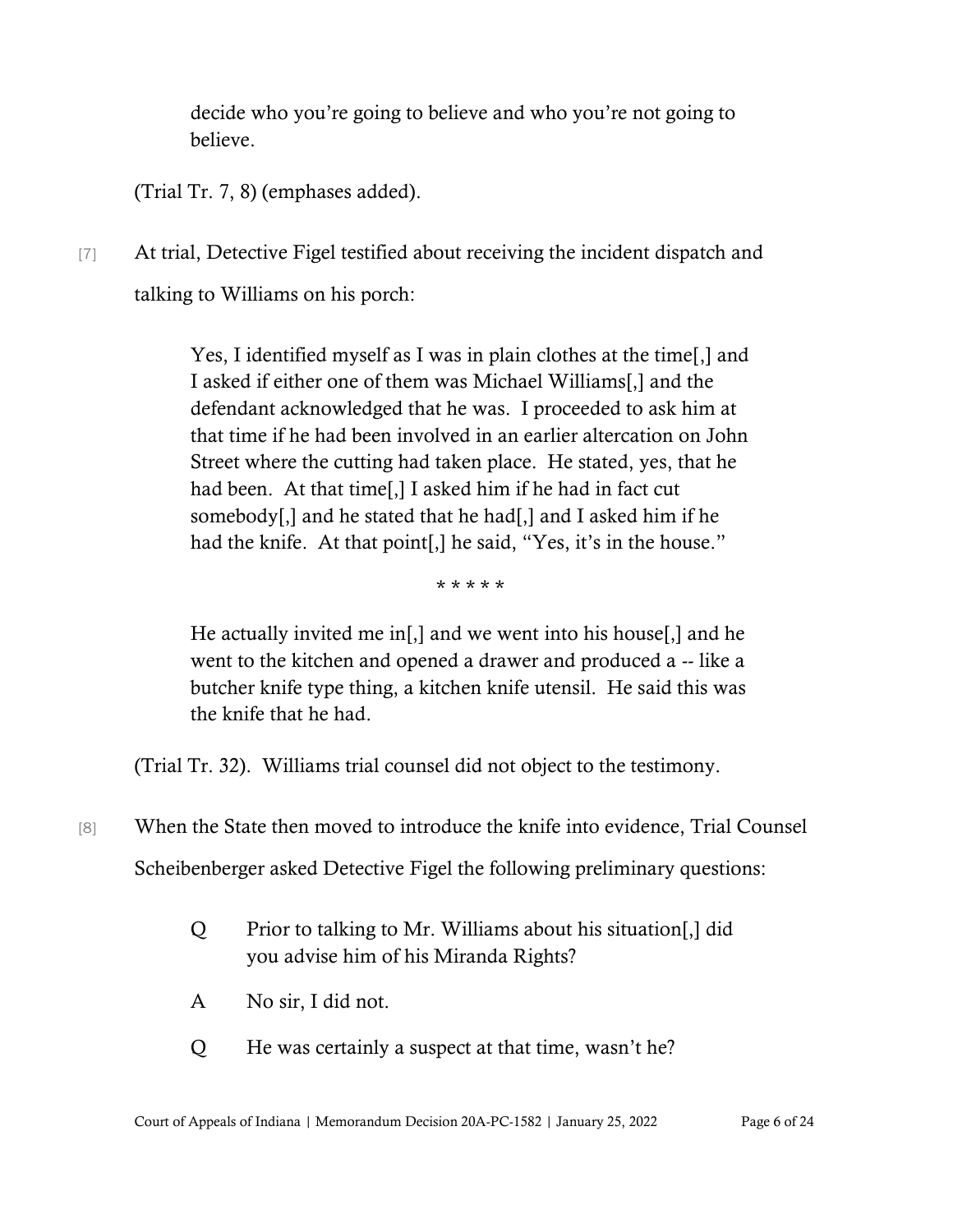- A At that time, I did not consider that a custodial interrogation. I was merely questioning him to find out if he had been involved.
- Q Well, after you interrogated him you arrested him and took him downtown, didn't you?
- A I actually never did interrogate him, sir.
- Q Asking if he'd been involved in an altercation with a guy and asking him whether he'd cut somebody wasn't an interrogation?
- A I was merely trying to obtain information.

(Trial Tr. 33-34). Williams' counsel then stated that he had no objection to the admission of the knife.

- [9] Trial Counsel Scheibenberger cross-examined the State's witnesses to highlight that Moore had first swung the tire iron at Williams and that Moore and Ward had made comments urging Williams to fight with them right then instead of later as Williams had proposed. Also, when discussing the final jury instructions, Trial Counsel Scheibenberger made sure that the trial court included a tire iron in the instruction defining a deadly weapon.
- [10] During closing arguments, Trial Counsel Scheibenberger explained to the jury that he had not called Williams or Roland as witnesses because the State had failed to meet its burden of proving beyond a reasonable doubt that Williams was guilty of the battery. Counsel acknowledged that Williams had cut Moore but argued that he had done so in self-defense. Trial Counsel Scheibenberger argued that when Moore swung at Williams with the tire iron, which was a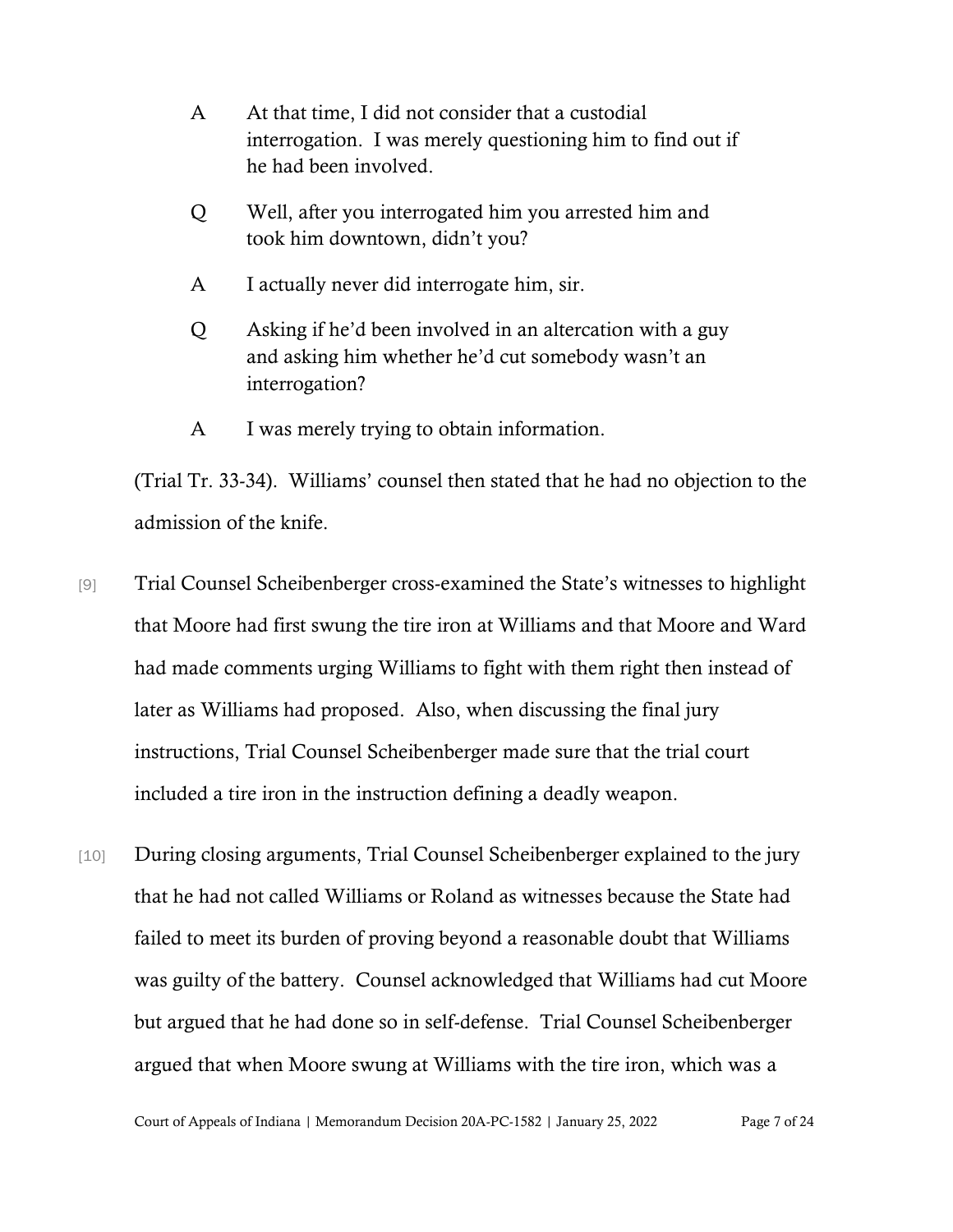deadly weapon, Williams then "defended himself" and "had the right to defend himself with that knife." (Trial Tr. 108, 110). Trial Counsel Scheibenberger stated that the evidence had showed that Williams "did what anybody . . . would have done if we had a weapon on ourselves" and that Williams had "protect[ed]" himself by "slash[ing] out" at Moore after Moore had swung the tire iron at Williams. (Trial Tr. 105). Counsel further stated that Williams "didn't continue th[e] fight" but "got away and left" and then "cooperated" with the police by talking to them and giving them the knife. (Trial Tr. 107). Trial Counsel Scheibenberger argued that, based on the evidence presented by the State, "[w]e didn't present anything. We didn't have to. Remember I told you that. Quite frankly, we were going to, but we decided we weren't going to do that because of the evidence [and] the way it came out." (Trial Tr. 107).

[11] In the State's rebuttal closing argument, the prosecutor told the jury the following:

> You will recall [Williams'], [Trial Counsel] Scheibenberger's, opening statement. *He said that [Williams] exercised bad judgment* in stopping on May 17, in front of the home of Norman Moore and Paul Ward and [Ward's grandmother]. . . . He also exercised bad judgment driving down the street on John Street and slamming on his brakes on May 17, stopping the car when he noticed . . . [Moore][] and [Ward] at their home. He exercised bad judgment in calling him to come out for a fight. He exercised bad judgment in aggressing towards [Ward]. He exercised bad judgment in carrying a machete under the seat of his car. And he exercised bad judgment in slicing Norman Moore. [Moore has] to carry that scar now for the rest of his life, that huge scar across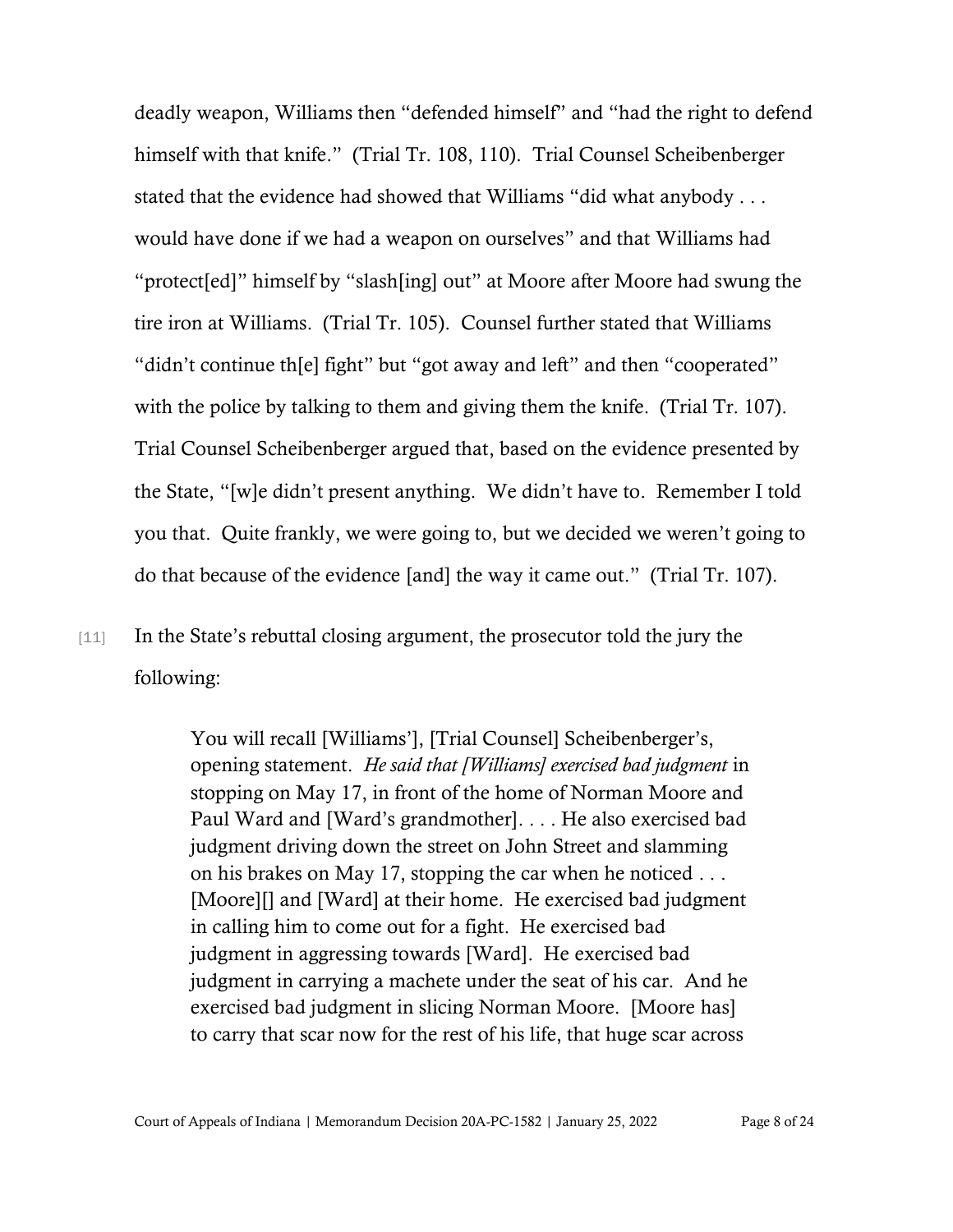his body, because of the bad judgment of [Williams]. Your job today is to exercise good judgment.

(Trial Tr. 112-13) (emphasis added). The jury found Williams guilty as charged.

- [12] During Williams' sentencing hearing, Trial Counsel Scheibenberger argued that the trial court should impose a minimum two-year executed sentence. In support of his mitigation argument, Trial Counsel Scheibenberger told the trial court that a few weeks after the May 1989 crime for which Williams had been convicted, Moore and Ward had met Williams at a park and had "proceeded to pound the crap out of [Williams]." (App. Vol. 3 at 201). Williams' counsel told the trial court that he had photographs to document Williams' injuries and that Williams had filed a police report.
- [13] The trial court imposed a five (5) year sentence with two (2) years executed and three (3) years on probation. At the end of the sentencing hearing, the trial court advised Williams that he was "entitled to take an appeal from the judgment and sentencing in []his case" and then explained the process for doing so, including Williams' right to appointed counsel for the appeal. (App. Vol. 3 at 205). The trial court then asked Williams if he would like to appeal, and Williams stated, "No." (App. Vol. 3 at 206). Trial Counsel Scheibenberger then told Williams that if he "change[d] [his] mind about the appeal[,]" he should let counsel know within thirty days. (App. Vol. 3 at 206). Williams then replied, "Okay." (App. Vol. 3 at 206). Counsel also told Williams that he believed that any appeal would not be successful but that the decision was up to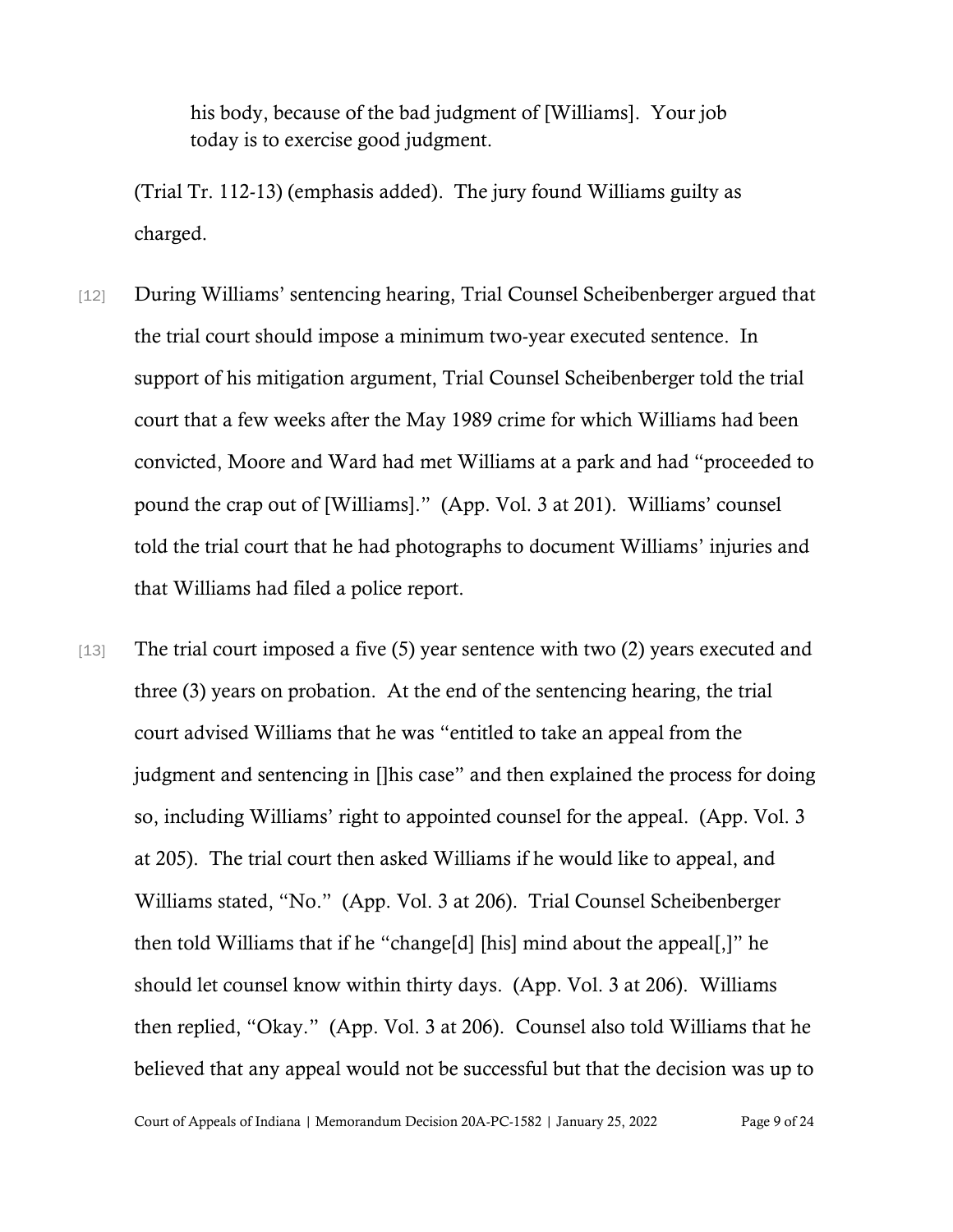Williams, who was the one serving the sentence. Williams did not file a direct appeal.

- [14] Williams originally filed a pro se post-conviction petition in 1999 and then withdrew it in 2001 after the State Public Defender filed a notice of nonrepresentation. In December 2014, Williams filed another pro se petition for post-conviction relief. The following month, the State Public Defender filed a notice of non-representation. Williams then filed an amended post-conviction petition in February 2015 and alleged multiple claims of ineffective assistance of trial counsel. Specifically, Williams claimed that trial counsel had rendered ineffective assistance by failing to: (1) file a motion to suppress Williams' statement to Detective Figel based on the ground that Williams had not been advised of his *Miranda* rights; (2) object to photographs of the crime scene; (3) object to Detective Figel's testimony regarding Williams' statement based on the ground that Williams had not been advised of his *Miranda* rights; (4) fulfill a promise made in counsel's opening statement that he would call Williams and Roland as witnesses; (5) conduct a meaningful pretrial investigation; (6) object to the prosecutor's closing argument; (7) introduce evidence at trial that Williams had been beaten up by Ward and Moore a few weeks after the May 1989 crime had occurred; (8) render effective assistance in the aggregate; and (9) file a direct appeal. Williams also filed a motion for the post-conviction court to take judicial notice of his trial and sentencing hearing.
- Court of Appeals of Indiana | Memorandum Decision 20A-PC-1582 | January 25, 2022 Page 10 of 24 [15] The parties were to submit the case by affidavits. After various procedural activities not relevant to our review of the issues, Williams filed an affidavit and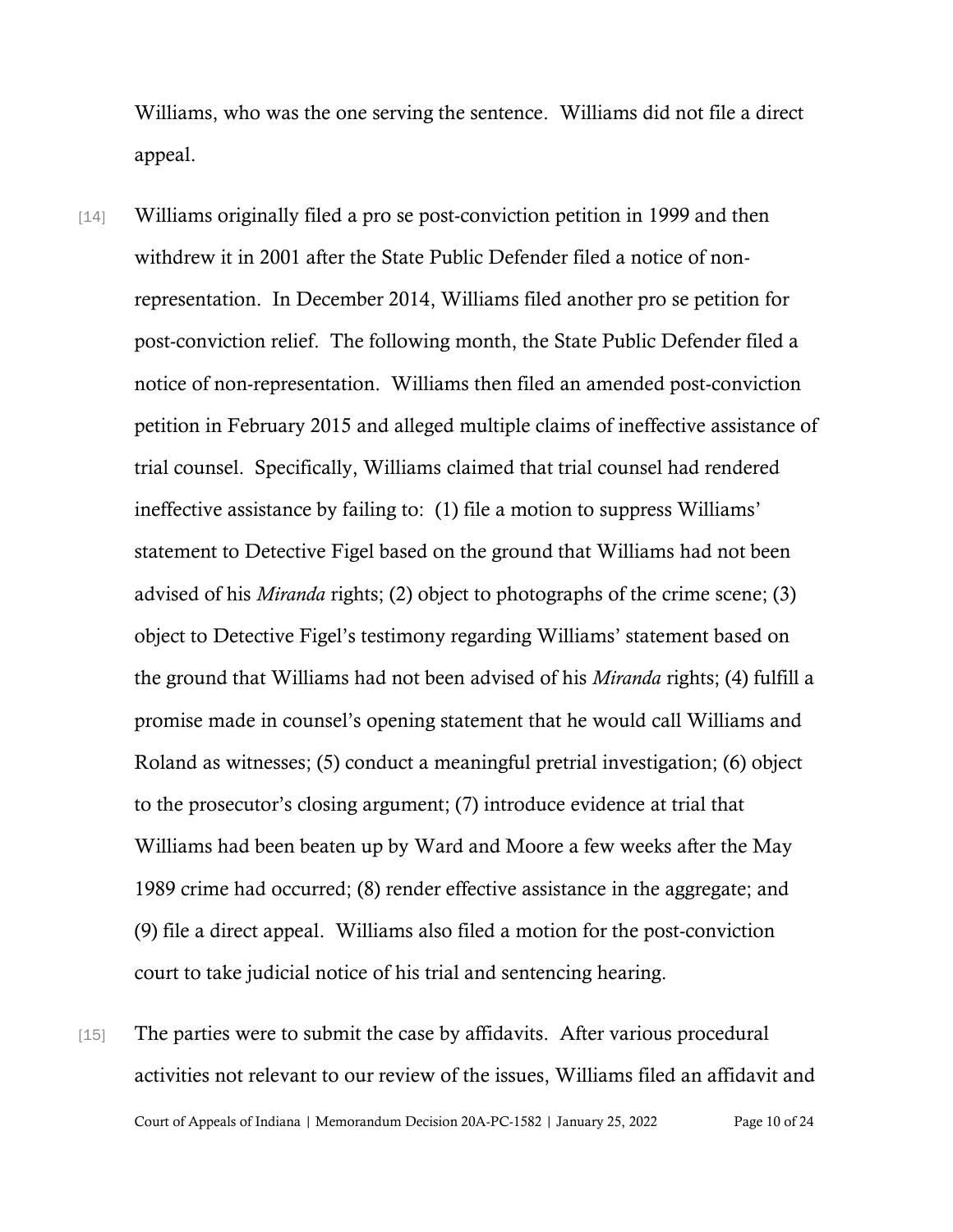exhibits in support of his post-conviction petition in May 2020. <sup>2</sup> Williams did not include an affidavit from Roland. Nor did Williams include an affidavit from Trial Counsel Scheibenberger as counsel was dead at the time of this postconviction proceeding.

[16] Williams' exhibits included a 1989 police report, detailing a statement that Williams had made to Detective Ron Firks ("Detective Firks") at the police station. This report indicates that Williams had stated that Moore had dropped the tire iron at the time that Williams had cut Moore "in retaliation[.]" (App. Vol. 2 at 127). Williams' exhibits also included another 1989 police report, detailing a statement that Roland had made to Detective Figel. This report reveals that Roland had told the police that Williams had stopped his car when he had seen Moore on his porch, had engaged verbally with Moore and Ward, and then had taken his knife and cut Moore.

<sup>&</sup>lt;sup>2</sup> Williams had also previously submitted an affidavit and exhibits in support of his post-conviction petition in 2016. Based on the parties' briefs and the post-conviction court's order, these prior exhibits were also considered during this post-conviction proceeding. These exhibits included, among others, an August 1989 letter, to Williams from Trial Counsel Scheibenberger, in which counsel informed Williams that the prosecutor had offered a plea agreement. Williams' exhibits also included an April 2001 letter, to Williams from the State Public Defender, in which the deputy public defender explained why Williams "d[id] not have issues suitable for a post-conviction action." (App. Vol. 3 at 13). Specifically, the deputy public defender informed Williams that she had spoken with Roland, whose statement "was not helpful to [Williams'] case." (App. Vol. 3 at 13). Additionally, the deputy public defender stated that she had spoken with Trial Counsel Scheibenberger, who had made a strategic decision not to call Williams as a witness and had "argued [Williams'] self-]defense theory to the jury by his questions on cross[-]examination of the State's witnesses." (App. Vol. 3 at 13). The deputy public defender also explained that [i]n [Williams'] case, it w[ould have been] hard to make a believable claim of self[-]defense anyway since [Williams had been] at the victim's house uninvited and [had] instigated the fight." (App. Vol. 3 at 13). Lastly, the deputy public defender informed Williams that he had no issue in regard to his *Miranda* argument because Williams had not been in custody at the time he had spoken to the detective and had given him the knife.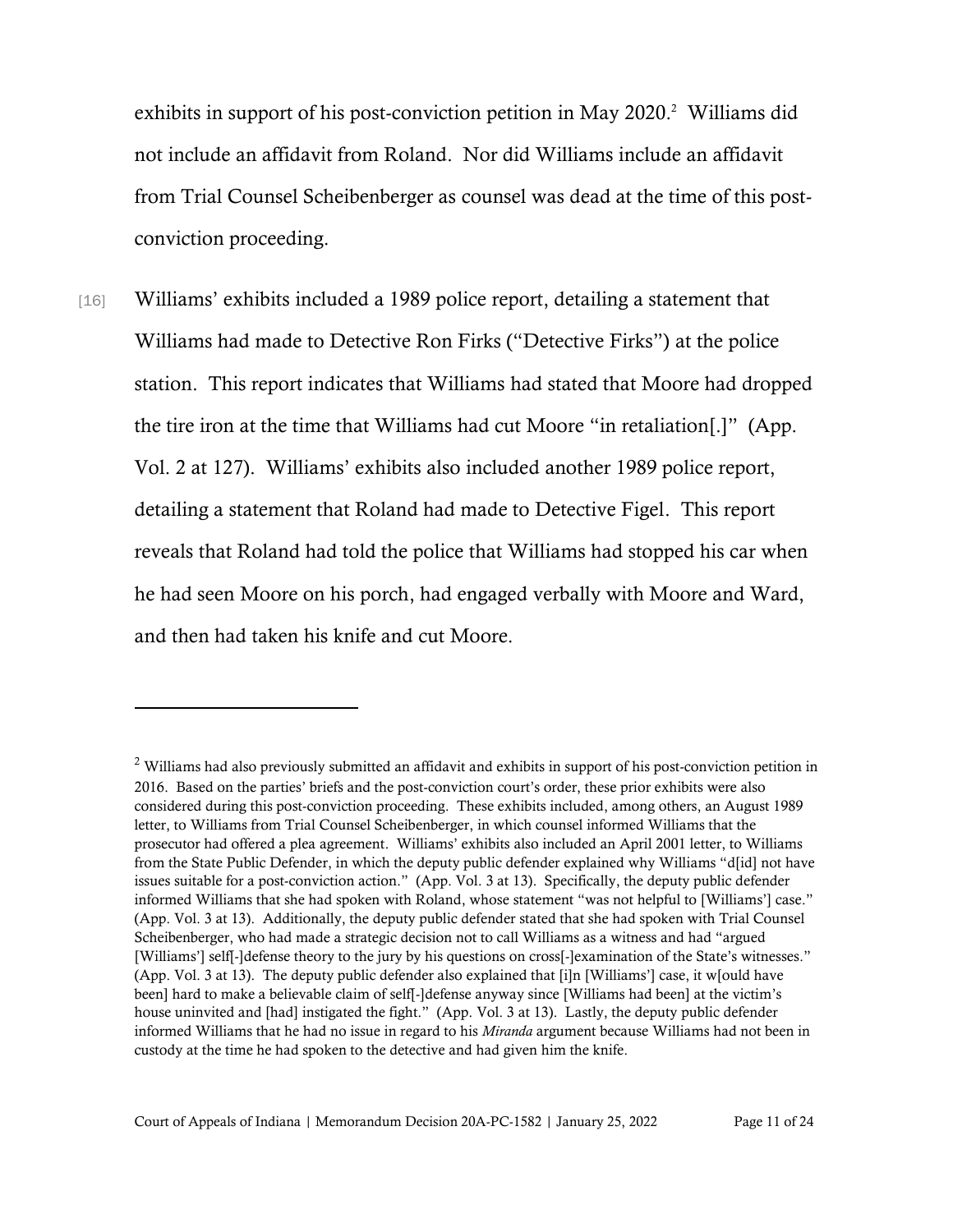- [17] In June 2020, Williams sent the State a proposed plea agreement in relation to his post-conviction petition. Williams proposed that he would dismiss his postconviction petition with prejudice if the State would reduce his eighty-year sentence from a 1998 cause in which he had been convicted of Class A felony attempted murder and Class A felony attempted robbery and adjudicated to be an habitual offender. Apparently, Williams' Class C felony battery from this post-conviction case had been used as an underlying offense for the habitual offender adjudication. The State refused Williams' proposed plea offer.
- [18] In July 2020, the post-conviction court issued an order denying Williams' petition for post-conviction relief on his claims of ineffective assistance of trial counsel. Williams now appeals.

### Decision

[19] Williams argues that the post-conviction court erred by denying him postconviction relief. At the outset, we note that Williams has chosen to proceed pro se. It is well settled that pro se litigants are held to the same legal standards as licensed attorneys. *Evans v. State*, 809 N.E.2d 338, 344 (Ind. Ct. App. 2004), *trans. denied*. Thus, pro se litigants are bound to follow the established rules of procedure and must be prepared to accept the consequences of their failure to do so. *Id.* "We will not become a party's advocate, nor will we address arguments that are inappropriate, improperly expressed, or too poorly developed to be understood." *Barrett v. State*, 837 N.E.2d 1022, 1030 (Ind. Ct. App. 2005), *trans. denied*.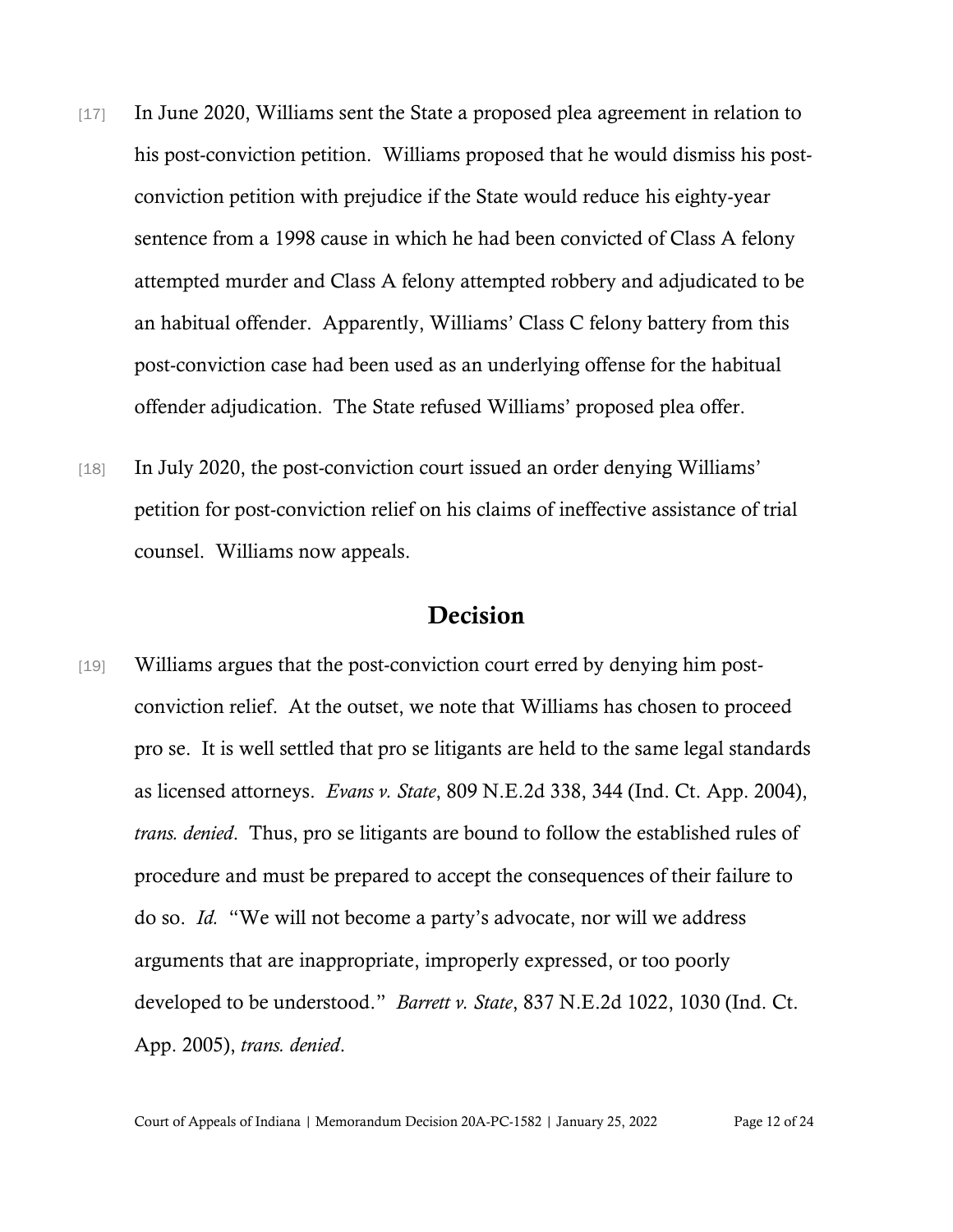We observe that post-conviction proceedings do not grant a petitioner a "super-appeal" but are limited to those issues available under the Indiana Post-Conviction Rules. Postconviction proceedings are civil in nature, and petitioners bear the burden of proving their grounds for relief by a preponderance of the evidence. Ind. Post-Conviction Rule 1(5). A petitioner who appeals the denial of PCR faces a rigorous standard of review, as the reviewing court may consider only the evidence and the reasonable inferences supporting the judgment of the post-conviction court. The appellate court must accept the postconviction court's findings of fact and may reverse only if the findings are clearly erroneous. If a PCR petitioner was denied relief, he or she must show that the evidence as a whole leads unerringly and unmistakably to an opposite conclusion than that reached by the post-conviction court.

*Shepherd v. State*, 924 N.E.2d 1274, 1280 (Ind. Ct. App. 2010) (internal case citations omitted), *trans. denied.* "We review the post-conviction court's factual findings under a 'clearly erroneous' standard but do not defer to the postconviction court's legal conclusions." *Stephenson v. State*, 864 N.E.2d 1022, 1028 (Ind. 2007), *reh'g denied*, *cert. denied*. Additionally, "[w]e will not reweigh the evidence or judge the credibility of the witnesses; we examine only the probative evidence and reasonable inferences that support the decision of the post-conviction court." *Id.*

Court of Appeals of Indiana | Memorandum Decision 20A-PC-1582 | January 25, 2022 Page 13 of 24 [21] A claim of ineffective assistance of counsel requires a petitioner to show that: (1) counsel's performance was deficient by falling below an objective standard of reasonableness based on prevailing professional norms; and (2) counsel's performance prejudiced the defendant such that "'there is a reasonable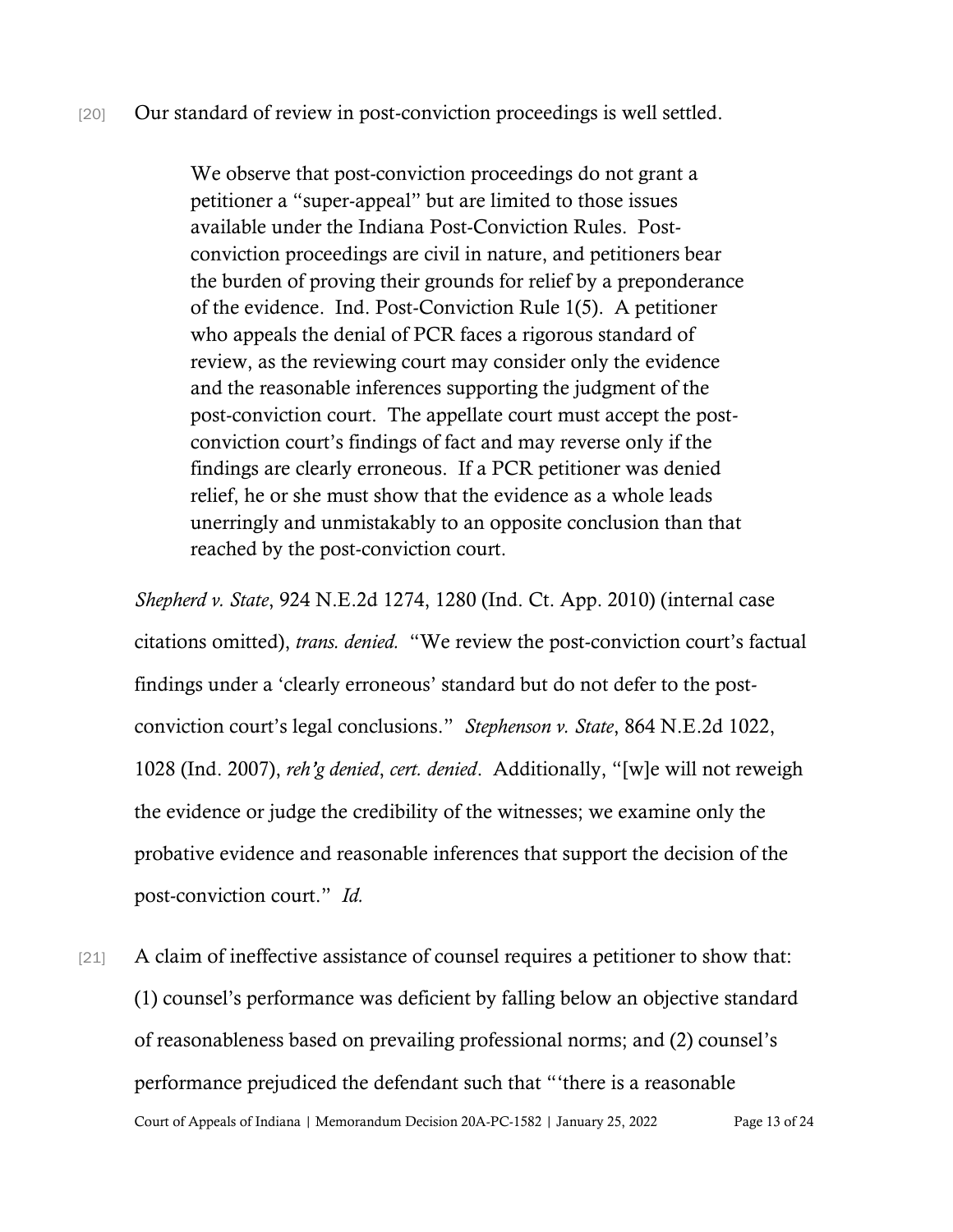probability that, but for counsel's unprofessional errors, the result of the proceeding would have been different.'" *Davidson v. State*, 763 N.E.2d 441, 444 (Ind. 2002) (quoting *Strickland v. Washington*, 466 U.S. 668, 687 (1984), *reh'g denied*), *reh'g denied*, *cert. denied*. "A reasonable probability arises when there is a 'probability sufficient to undermine confidence in the outcome.'" *Grinstead v. State*, 845 N.E.2d 1027, 1031 (Ind. 2006) (quoting *Strickland*, 466 U.S. at 694). "Failure to satisfy either of the two prongs will cause the claim to fail." *French v. State*, 778 N.E.2d 816, 824 (Ind. 2002). "Indeed, most ineffective assistance of counsel claims can be resolved by a prejudice inquiry alone." *Id.* Therefore, if we can dismiss an ineffective assistance claim on the prejudice prong, we need not address whether counsel's performance was deficient. *Henley v. State*, 881 N.E.2d 639, 645 (Ind. 2008). Moreover, isolated mistakes, poor strategy, inexperience, and instances of bad judgment do not necessarily render representation ineffective. *Reed v. State*, 866 N.E.2d 767, 769 (Ind. 2007). Because counsel is afforded considerable discretion in choosing strategy and tactics, a strong presumption arises that counsel rendered adequate assistance. *Id.*

[22] On appeal, Williams contends that his trial counsel rendered ineffective assistance by failing to: (1) conduct a meaningful pretrial investigation; (2) move to exclude Williams' statement to Detective Figel based the ground that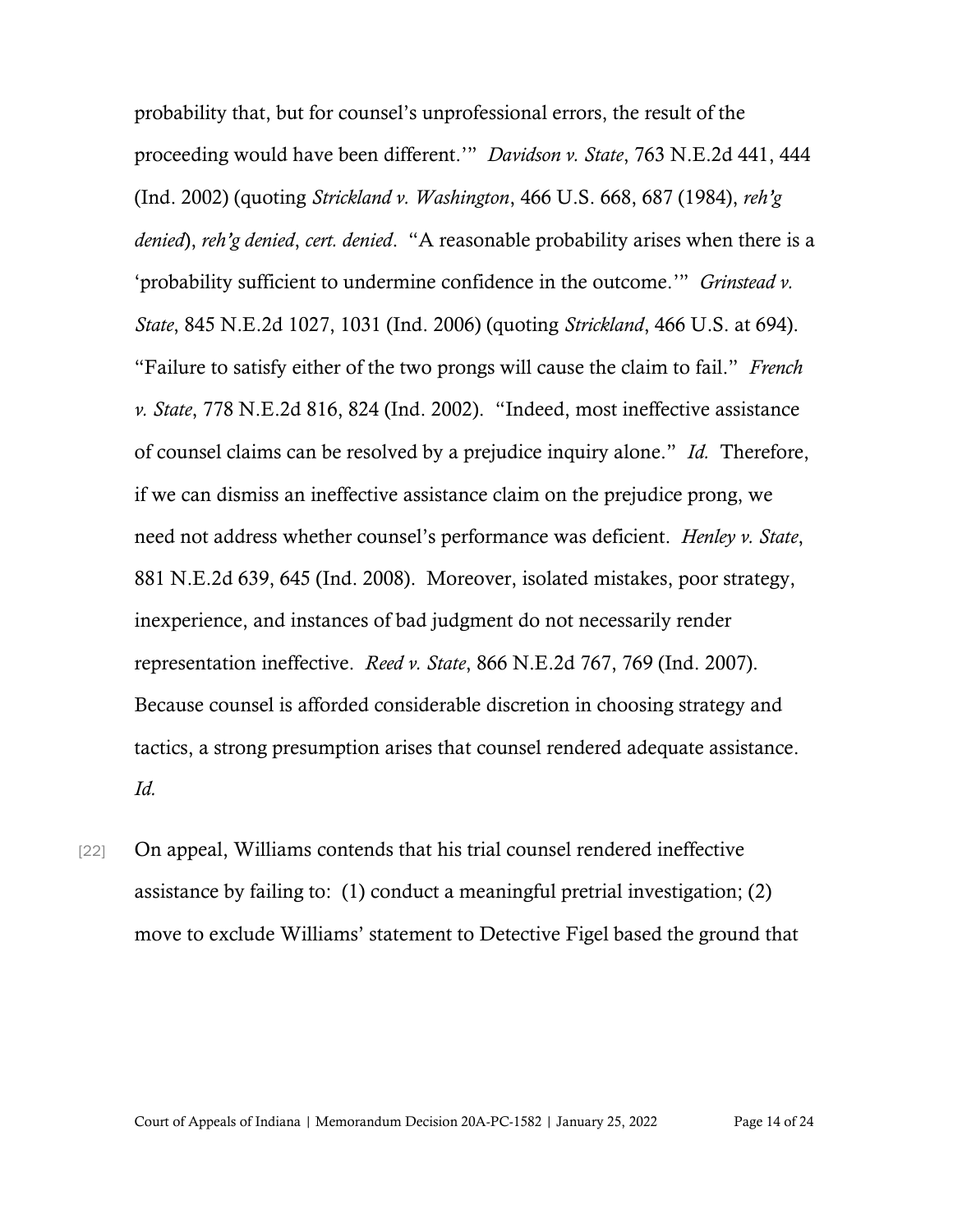Williams was not advised of his *Miranda* rights; 3 (3) fulfill a promise made in counsel's opening statement that he would call Williams and Roland as witnesses; (4) object to the prosecutor's closing argument; (5) introduce evidence at trial that Williams had been beaten up by Ward and Moore a few weeks after the May 1989 crime had occurred; and (6) file a direct appeal.<sup>4</sup>

- [23] We first address Williams' argument that his trial counsel rendered ineffective assistance by failing to conduct a meaningful pretrial investigation. Specifically, Williams asserts that his trial counsel's performance was deficient because he did not visit the crime scene, did not interview police officers, and did not interview Roland as a proposed witness.
- [24] "When deciding a claim of ineffective assistance of counsel for failure to investigate, we apply a great deal of deference to counsel's judgments." *Boesch v. State*, 778 N.E.2d 1276, 1283 (Ind. 2002), *reh'g denied*. "[E]stablishing failure

<sup>&</sup>lt;sup>3</sup> Williams argues that his trial counsel should have excluded his statement by filing a motion to suppress and by objecting to Detective Figel's testimony. Because both allegations of ineffective assistance of counsel are based on the same *Miranda* argument, we will address both arguments jointly.

<sup>&</sup>lt;sup>4</sup> Williams also contends that his trial counsel rendered ineffective assistance by failing to communicate an offer of a plea agreement to Williams. We need not review this alleged claim because Williams did not include it in his post-conviction petition. Our Indiana Supreme Court has explained that "any '[i]ssues not raised in the petition for post-conviction relief may not be raised for the first time on post-conviction appeal.'" *Stevens v. State*, 770 N.E.2d 739, 746 (Ind. 2002) (quoting *Allen v. State*, 749 N.E.2d 1158, 1171 (Ind. 2001), *reh'g denied*, *cert. denied*), *reh'g denied*, *cert. denied* (alteration made in *Stevens*). *See also* Ind. Post-Conviction Rule 1(8) ("All grounds for relief available to a petitioner under this rule must be raised in his original petition."). Because Williams did not raise this plea offer claim in his post-conviction petition, he has waived appellate review of these assertions of ineffective assistance. *See, e.g.*, *Allen*, 749 N.E.2d at 1171 (holding that the petitioner could not raise claims in his post-conviction appeal when he had not raised them in his postconviction petition). Even if we were to review the issue, Williams would not be entitled to relief because his exhibits show that his trial counsel sent Williams a letter in August 1989 to notify Williams of the proposed plea agreement.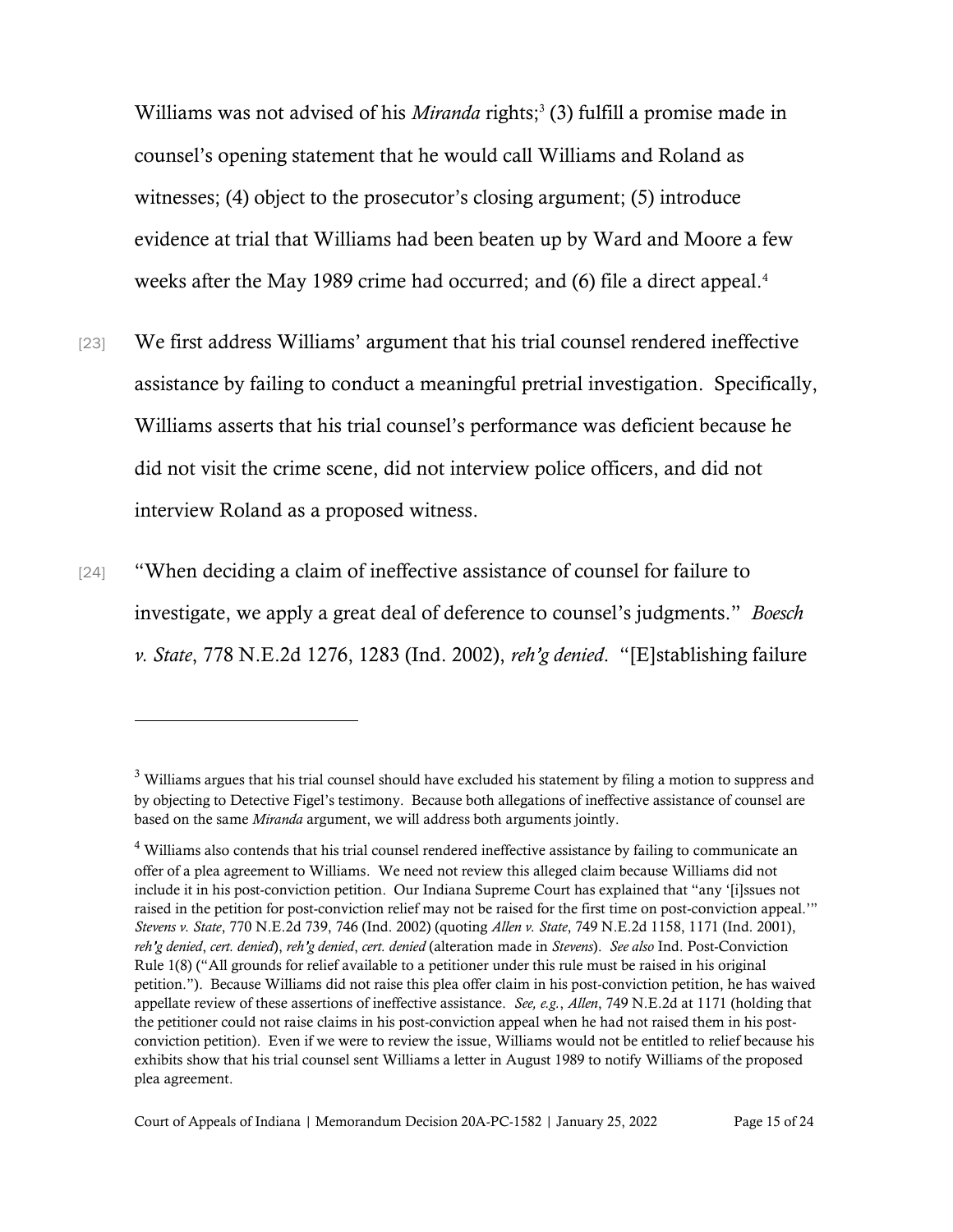to investigate as a ground for ineffective assistance of counsel requires going beyond the trial record to show what an investigation, if undertaken, would have produced." *McKnight v. State*, 1 N.E.3d 193, 201 (Ind. Ct. App. 2013). "'This is necessary because success on the prejudice prong of an ineffectiveness claim requires a showing of a reasonable probability of affecting the result.'" *Id.* (quoting *Woods v. State*, 701 N.E.2d 1208, 1214 (Ind. 1998), *reh'g denied*, *cert. denied*).

- [25] First, Williams has waived his argument that trial counsel's performance was deficient because counsel did not visit the crime scene and did not interview police officers. Williams makes no argument, let alone cogent argument, regarding these alleged deficiencies. Thus, Williams has waived review of these arguments, and we will not address them. *See* Ind. App. Rule 46(A)(8)(a). *See also Griffith v. State*, 59 N.E.3d 947, 958 n.5 (Ind. 2016) (noting that the defendant had waived his arguments by failing to provide cogent argument).
- Court of Appeals of Indiana | Memorandum Decision 20A-PC-1582 | January 25, 2022 Page 16 of 24 [26] Additionally, Williams is not entitled to relief on his claim that his trial counsel rendered deficient performance by failing to interview Roland. Aside from Williams' self-serving statement in his post-conviction petition, he has presented nothing to show that his trial counsel did not interview Roland prior to trial. *See Popplewell v. State*, 428 N.E.2d 15, 17 (Ind. 1981) (providing that a court is not obligated to believe a petitioner's self-serving testimony). Moreover, Williams' argument that his trial counsel rendered ineffective assistance by failing to interview Roland is actually focused on his argument that trial counsel was ineffective by failing to call Roland as a witness at trial.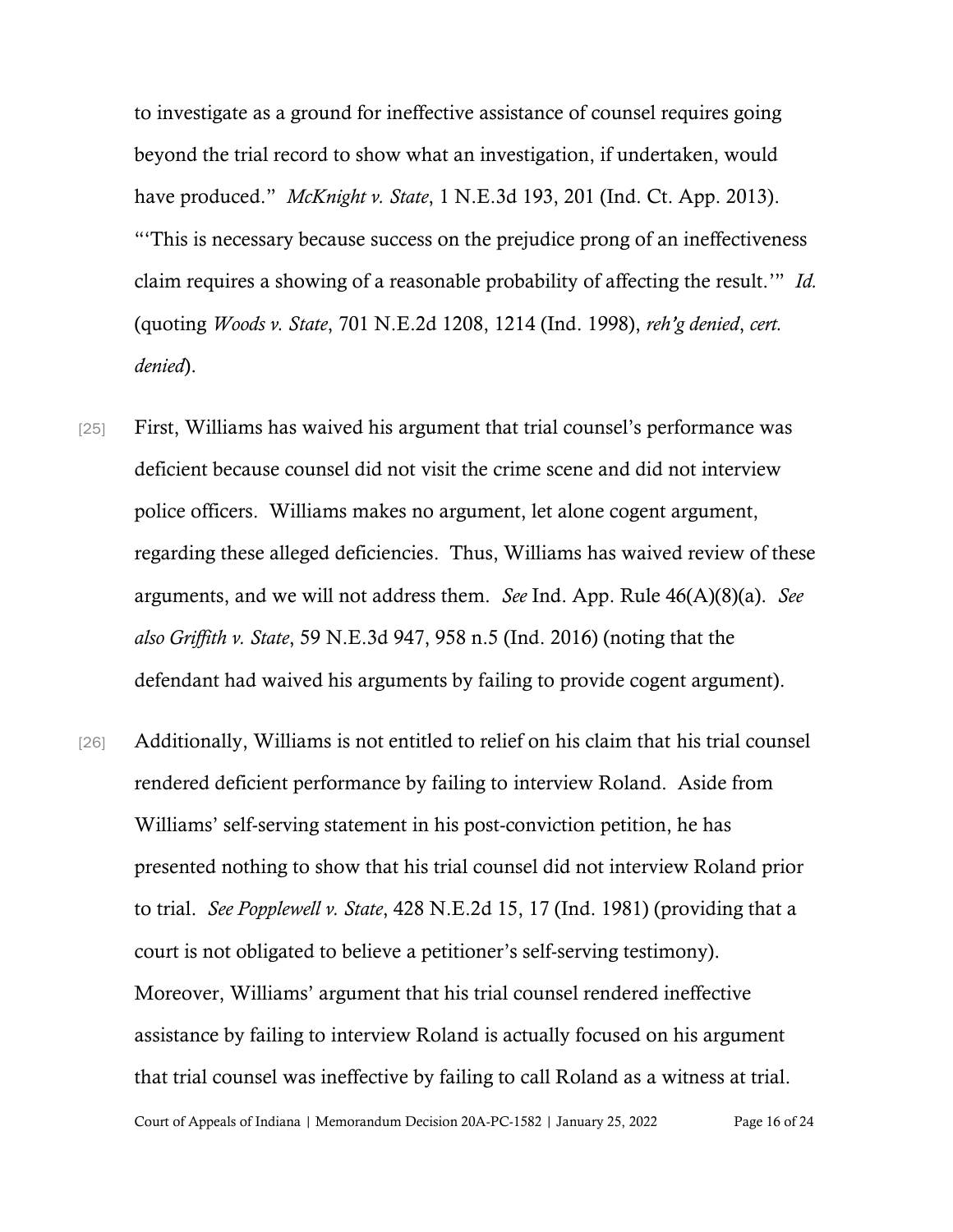We will address that argument below when we address Williams' argument that his trial counsel was ineffective by failing to call Williams and Roland as witnesses. Accordingly, we conclude that Williams has failed to show that the post-conviction court erred by denying post-conviction relief on this claim.

- [27] Next, we turn to Williams' ineffective assistance of counsel claim regarding the exclusion of his statement made to Detective Figel. The record reveals that the detective went to Williams' house and talked to Williams on his front porch. At that time, Williams acknowledged that he had been involved in the cutting incident on John Street. Williams then invited the detective into his house and gave him a knife that he said he had used in that incident.
- [28] Williams contends that Trial Counsel Scheibenberger's performance was deficient because he failed to file a motion to suppress Williams' statement and failed to object to Detective Figel's trial testimony. He contends that his statement was inadmissible because he was in custody when he spoke to Detective Figel and because the detective had not advised Williams of his *Miranda* rights.
- [29] To demonstrate ineffective assistance of trial counsel for failure to object or failure to file a motion, a petitioner must prove that an objection would have been sustained or the motion would have been granted if made and that he was prejudiced by counsel's failure to make an objection. *Kubsch v. State*, 934 N.E.2d 1138, 1150 (Ind. 2010), *reh'g denied*; *Talley v. State*, 51 N.E.3d 300, 303 (Ind. Ct. App. 2016), *trans. denied*.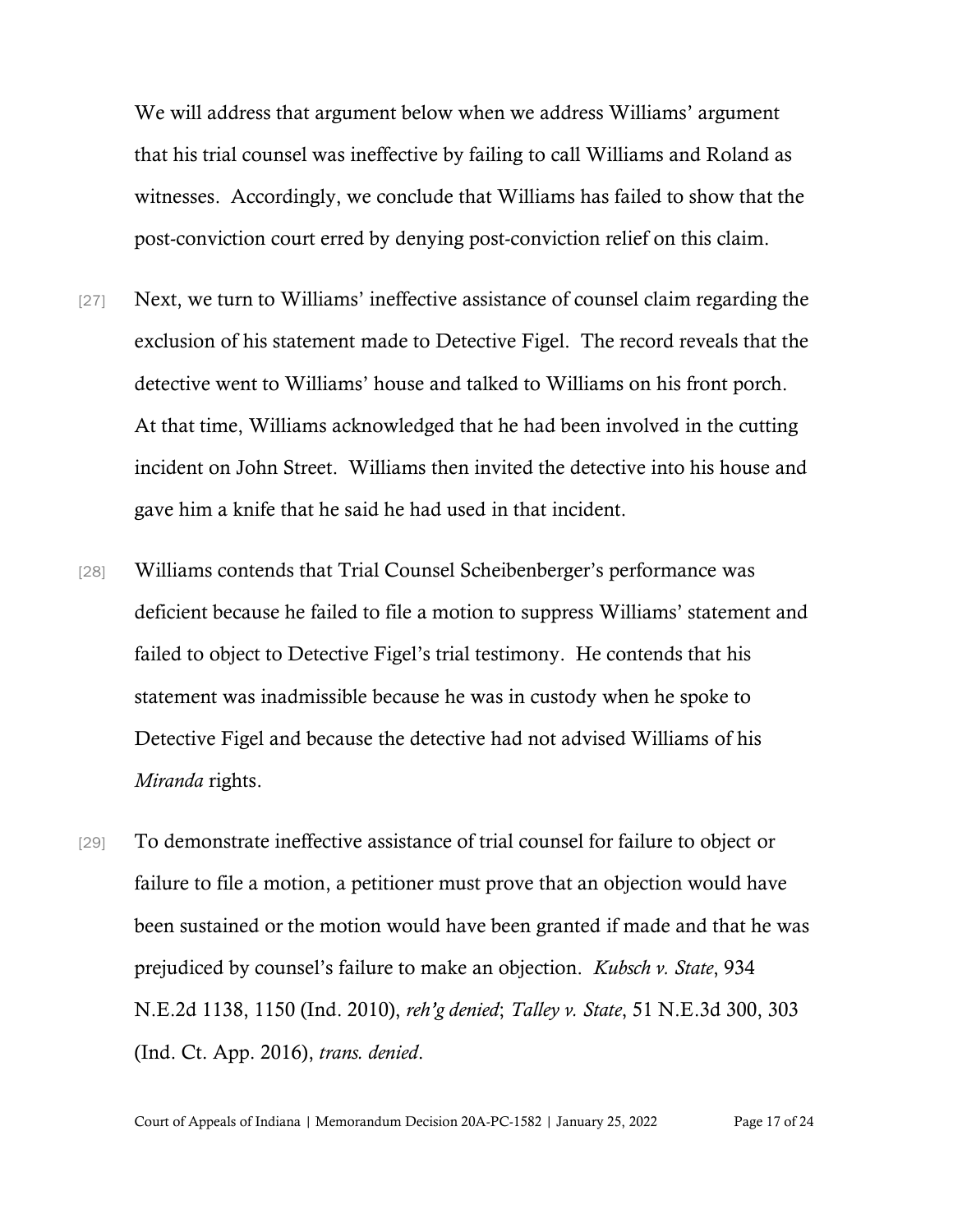- [30] Here, however, we need not determine whether an objection would have been sustained because our review of this ineffective assistance of counsel claim can be resolved by addressing only the prejudice prong. *See Henley*, 881 N.E.2d at 645 (explaining that if our Court can dismiss an ineffective assistance claim on the prejudice prong, we need not address whether counsel's performance was deficient). Williams contends that he was prejudiced by the admission of his statement because it "undermined his claim of self-defense." (Williams' Br. 25). We disagree.
- [31] A person who asserts a claim of self-defense admits the elements of the offense, in this case battery with a knife, were committed but claims that he was justified in engaging in that conduct. Because Williams' defense at trial was selfdefense, his defense necessarily included an acknowledgement that he had cut Moore. Thus, Williams' statement was consistent with his self-defense claim and did not undermine it. Moreover, the record on appeal suggests that Trial Counsel Scheibenberger used Williams' statement as part of his trial strategy. Specifically, in counsel's opening and closing statements, counsel highlighted that Williams had been cooperative with police when he had spoken to them at his house, told them what had happened, and gave them the knife. Therefore, Williams has failed to meet his burden of showing that the post-conviction court erred by denying post-conviction relief on this claim.
- Court of Appeals of Indiana | Memorandum Decision 20A-PC-1582 | January 25, 2022 Page 18 of 24 [32] Williams' next argument is that he received ineffective assistance of counsel when his trial counsel failed to fulfill a promise made during his opening statement. Specifically, Williams contends that his trial counsel performed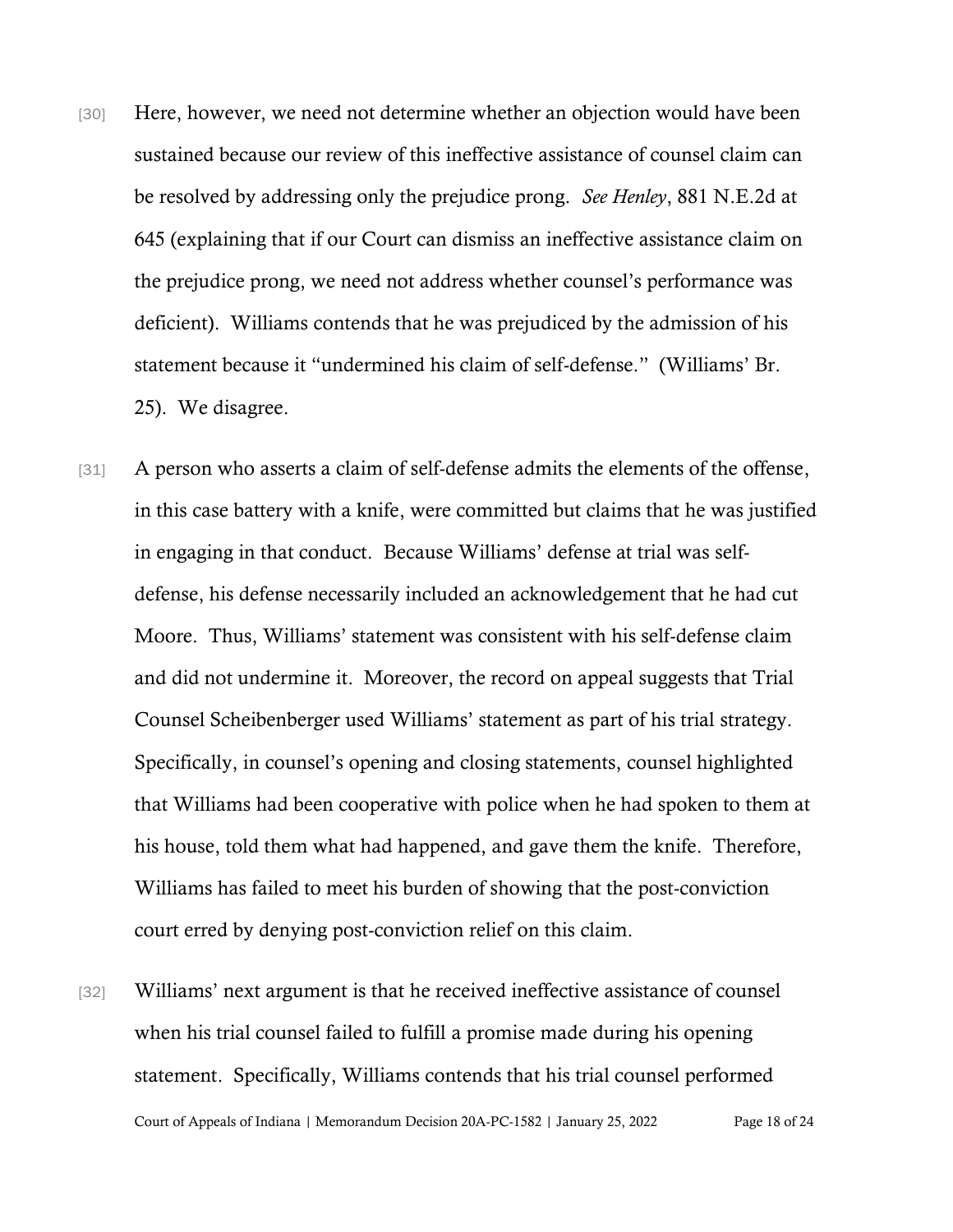deficiently by failing to call Williams and Roland as witnesses despite telling the jury that they were available to testify.

- [33] "The determination of whether or not a defendant should testify is a matter of trial strategy." *Whitener v. State*, 696 N.E.2d 40, 42 (Ind. 1998). Indeed, "[t]his Court will not lightly speculate as to what may or may not have been an advantageous trial strategy as counsel should be given deference in choosing a trial strategy which, at the time and under the circumstances, seems best." *Id.*
- [34] Even assuming that counsel's statements made during opening statements rendered counsel's performance deficient, Williams has failed to meet his burden of showing that he was prejudiced by counsel's performance. To show how he and Roland would have testified, Williams points to his and Roland's police statements from 1989. These 1989 police reports reveal that Williams had stated that Moore had dropped the tire iron at the time that Williams had cut Moore "in retaliation" and that Roland had told the police that Williams had stopped his car when he saw Moore on his porch, had engaged verbally with Moore and Ward, and then had taken his knife and cut Moore. (App. Vol. 2 at 127).
- [35] The post-conviction court concluded that Williams had failed to show that he was prejudiced by trial counsel's failure to call him or Roland as a witness. The post-conviction court noted that Williams' submitted evidence of how he and Roland would have testified merely reinforced the fact that Williams did not act in self-defense because "Williams [ha]d not cut Moore with the knife to prevent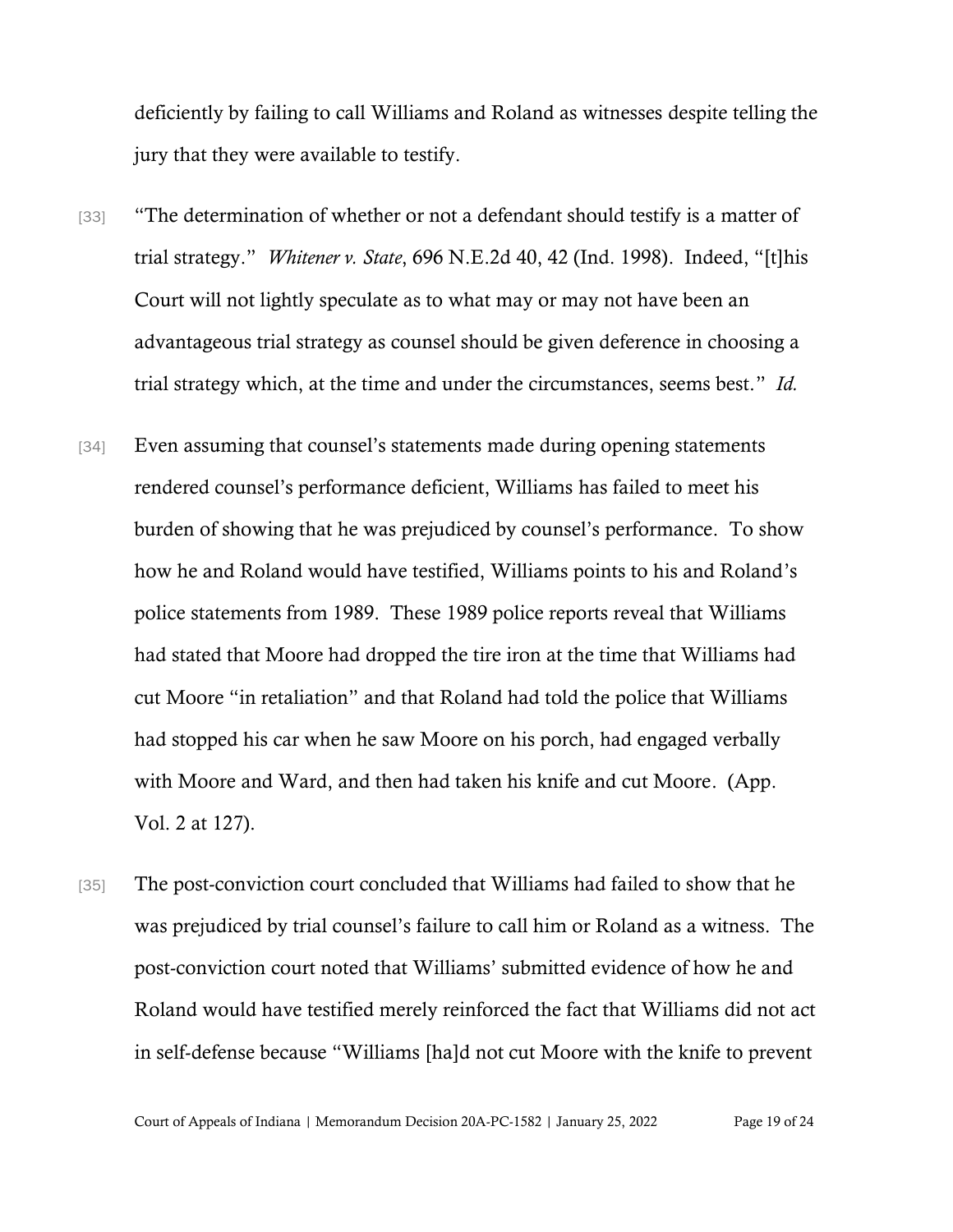Moore from hitting [Williams] with the tire iron, but rather [had] cut Moore at a time when Moore could not have hit [Williams] with the tire iron." (App. Vol. 2 at 98). We agree with the post-conviction court that Williams has made no showing that there is a reasonable probability that, but for his trial counsel's alleged errors, the result of the proceeding would have been different. Accordingly, we affirm the post-conviction court's denial of post-conviction relief on this ineffective assistance of counsel claim. *See French*, 778 N.E.2d at 824 (holding that a petitioner's failure to satisfy either of the two prongs of an ineffective assistance of counsel claim will cause the claim to fail).

- [36] Next, we review Williams' ineffective assistance claim regarding counsel's failure to object to the prosecutor's closing statement, which he contends included a misstatement by the prosecutor. Specifically, Williams contends that the prosecutor improperly referred to Williams' counsel's opening statement, in which the transcript reflects that counsel stated that Williams had used "back judgment" when he saw Moore on the porch, backed up his car, and got out of the car. (Trial Tr. 8).
- [37] To demonstrate ineffective assistance of trial counsel for failure to object, a petitioner must prove that an objection would have been sustained if made and that he was prejudiced by counsel's failure to make an objection. *Kubsch*, 934 N.E.2d at 1150. Here, however, we need not determine whether an objection would have been sustained because our review of this ineffective assistance of counsel claim can be resolved by addressing only the prejudice prong. *See Henley*, 881 N.E.2d at 645 (explaining that if our Court can dismiss an

Court of Appeals of Indiana | Memorandum Decision 20A-PC-1582 | January 25, 2022 Page 20 of 24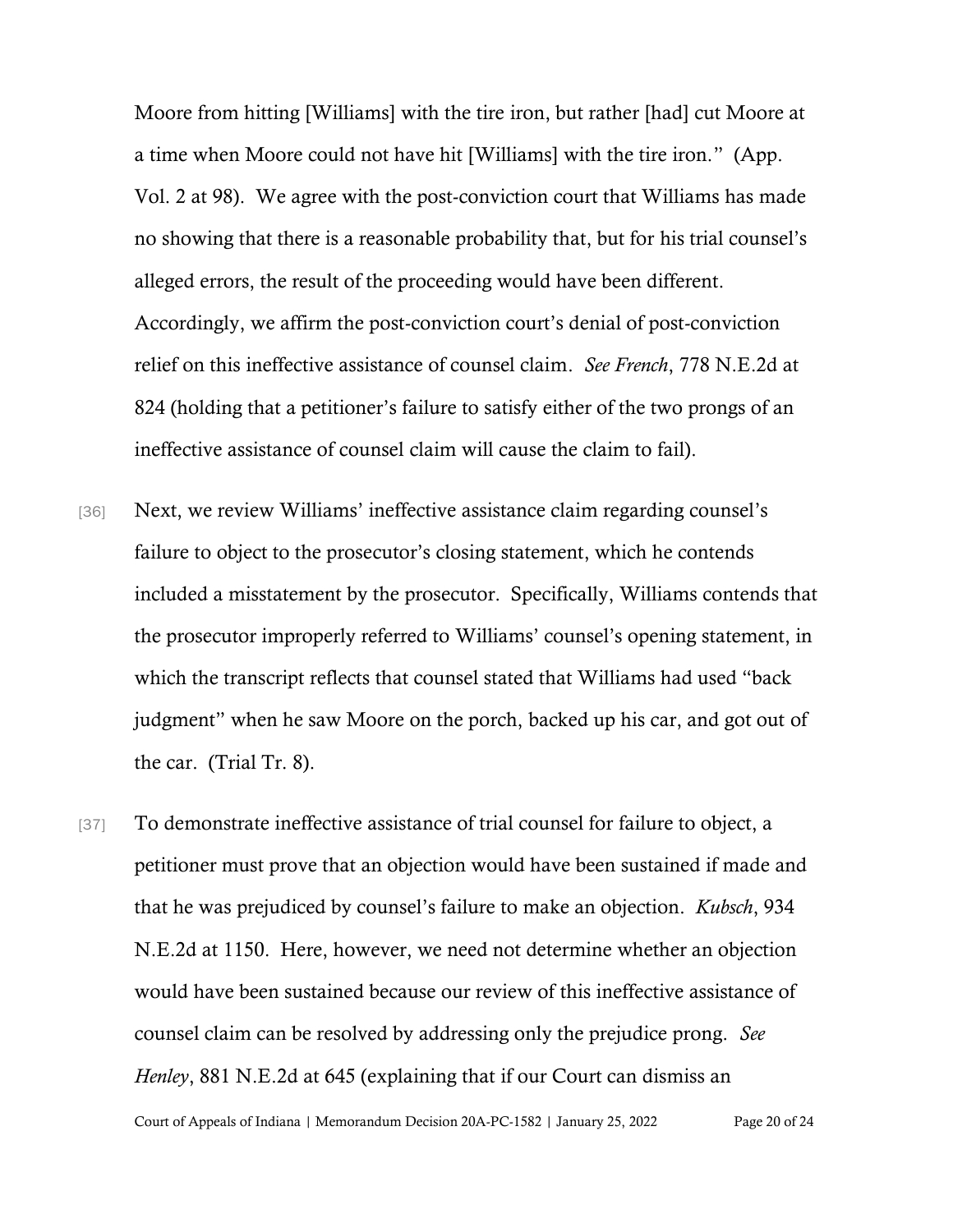ineffective assistance claim on the prejudice prong, we need not address whether counsel's performance was deficient).

- [38] The post-conviction court found that the court reporter may have "mistranscribed" what Williams' counsel had said in his opening statement when the court reporter typed "back judgment" in the transcript. (App. Vol. 2 at 94). Nevertheless, the post-conviction court concluded, in relevant part, that Williams had not shown that he was prejudiced by counsel's lack of objection to the prosecutor's closing argument. The post-conviction court concluded that even if an objection to the phrase "bad judgment" would have been made and sustained, Williams had failed to show that the outcome of the trial could have been different because, based on the evidence at trial, the prosecutor could have nevertheless argued that Williams had used bad judgment.
- [39] Again, we agree with the post-conviction court. Here, the prosecutor's statement that Williams had used bad judgment on the day of the crime was a fair comment on the evidence presented at trial. *See Wrinkles v. State,* 749 N.E.2d 1179, 1197 (Ind. 2001) (explaining that the prosecutor's references to defendant as a "psychopath" and "sociopathic" were fair characterizations of the evidence), *cert. denied*; *Malloch v. State*, 980 N.E.2d 887, 909 (Ind. Ct. App. 2012) (explaining that the prosecutor's closing argument comment that the defendant had engaged in frotteurism was a fair comment on the evidence, which showed that the defendant had put his finger in the victim's vagina while she was asleep), *trans. denied*. Accordingly, Williams has failed to show that the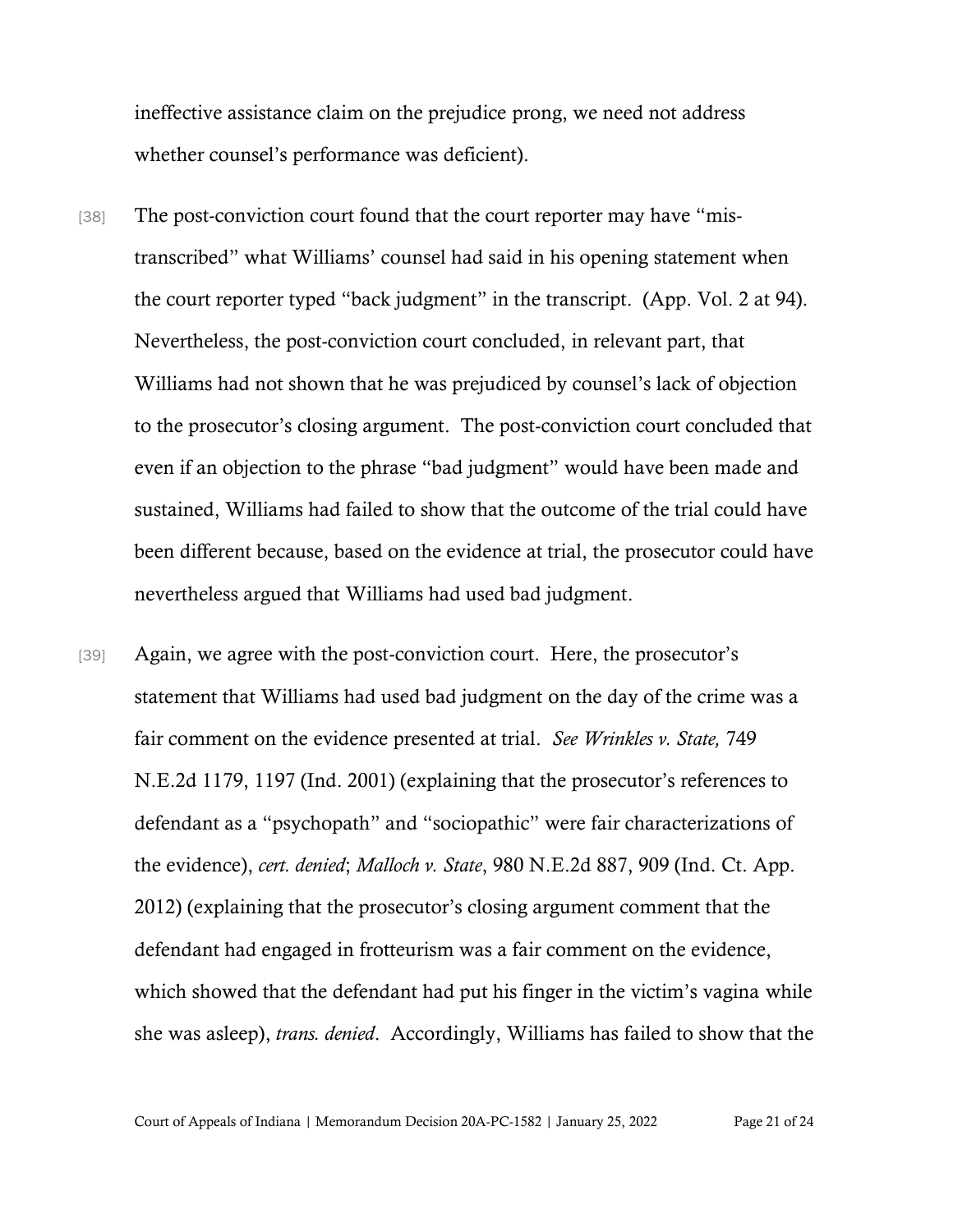post-conviction court erred when it denied post-conviction relief on this claim of ineffective assistance of counsel.

- [40] We now turn to Williams' argument that the post-conviction court erred by denying post-conviction relief on his claim that he received ineffective assistance of counsel when his trial counsel failed to introduce evidence during trial that "[Moore] and his associates beat [Williams] a few weeks *after* the May 17th incident[.]" (Williams' Br. 33) (emphasis added). Williams contends that this evidence of a fight that had happened a few weeks *after* the crime for which he was convicted would have been relevant to his theory of self-defense and admissible evidence of Moore's violent character and Williams' fear *at the time* of the crime. We disagree.
- Court of Appeals of Indiana | Memorandum Decision 20A-PC-1582 | January 25, 2022 Page 22 of 24 [41] Here, any attempt by trial counsel to introduce post-crime evidence would have been meritless, and "counsel will not be deemed ineffective for failing to present meritless claims." *Vaughn v. State*, 559 N.E.2d 610, 615 (Ind. 1990). While evidence of a "victim's reputed character, propensity for violence, prior threats and acts, if known by the defendant, may be relevant to the issue of whether a defendant had fear of the victim prior to utilizing deadly force against him[,]" *Brand v. State*, 766 N.E.2d 772, 780 (Ind. Ct. App. 2002), *reh'g denied*, *trans. denied*, evidence of acts that occur *after* the crime are not relevant to a defendant's state of mind or reasonable fear at the time of the crime. *See Welch v. State*, 828 N.E.2d 433, 437 (Ind. Ct. App. 2005). Therefore, any evidence of events that occurred after Williams had stabbed Moore was not relevant or admissible to show Williams' state of mind or reasonable fear at the time he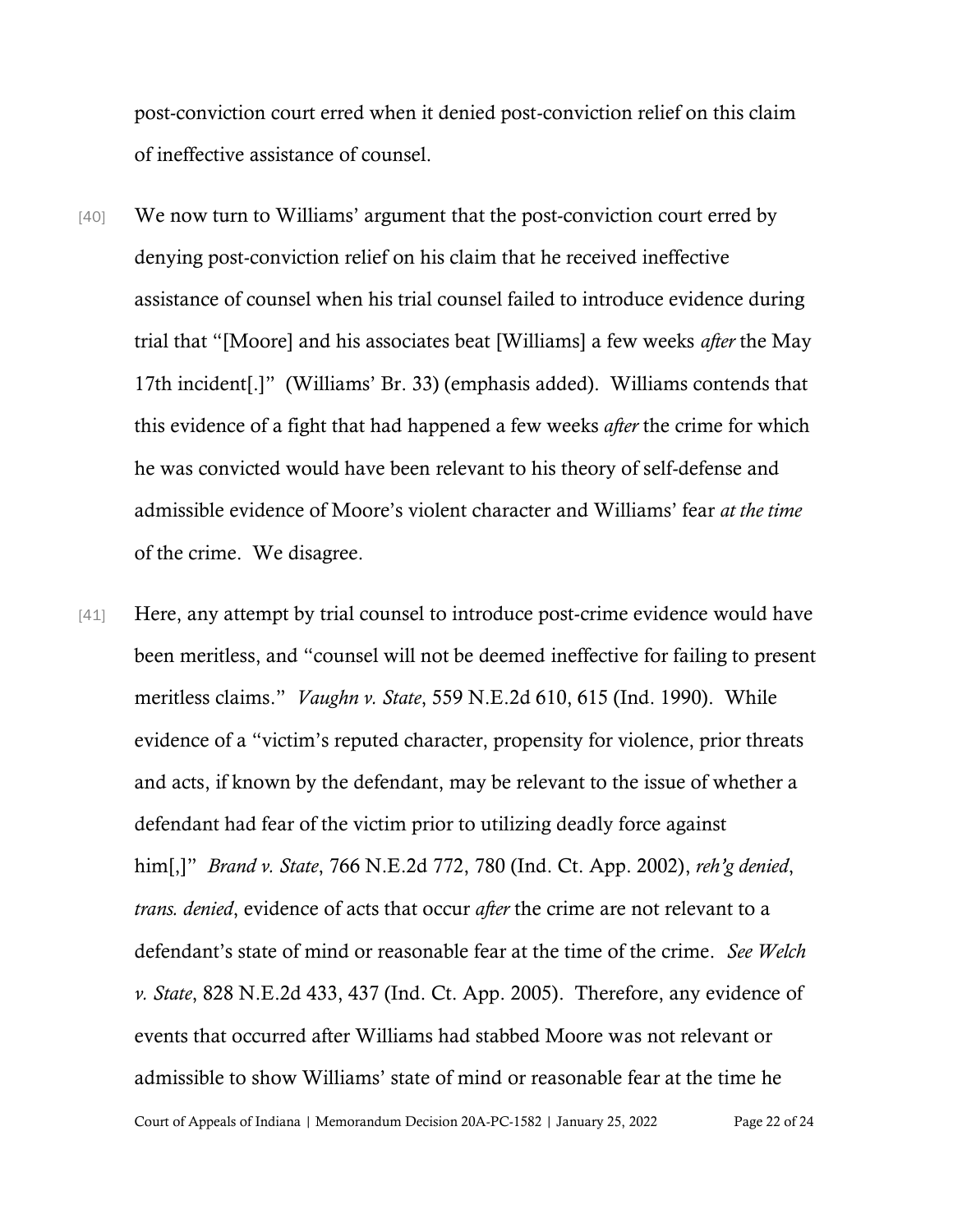had cut Moore with the machete. *See id.* (holding that evidence of events that occurred after the defendant had stabbed the victim was not relevant to the defendant's state of mind at the time of the stabbing). Because the proffered post-crime evidence would not have been admissible at trial, Williams has failed to show that the post-conviction court erred by denying relief on this claim.

- [42] Lastly, we review Williams' argument that his trial counsel rendered ineffective assistance by advising Williams not to appeal. Williams quotes from the sentencing hearing, during which he told the trial court "No" when asked if he wanted to appeal. (App. Vol. 3 at 206). Williams asserts that he in fact wanted to appeal but that his trial counsel had advised him to refuse an appeal.
- [43] As noted by the post-conviction court, the sentencing transcript does not support Williams' claimed version of events. Indeed, the sentencing transcript reveals that the trial court advised Williams that he was "entitled to take an appeal from the judgment and sentencing in []his case" and then explained the process for doing so. (App. Vol. 3 at 205). The trial court then asked Williams if he would like to appeal, and Williams stated, "No." (App. Vol. 3 at 206). Trial Counsel Scheibenberger then told Williams that if he "change[d] [his] mind about the appeal[,]" he should let counsel know within thirty days. (App. Vol. 3 at 206). Williams then replied, "Okay." (App. Vol. 3 at 206).
- [44] "A decision not to file a notice of appeal at all will be appropriate if the lawyer has consulted adequately with h[is] client about the decision." *Vinyard v. United*